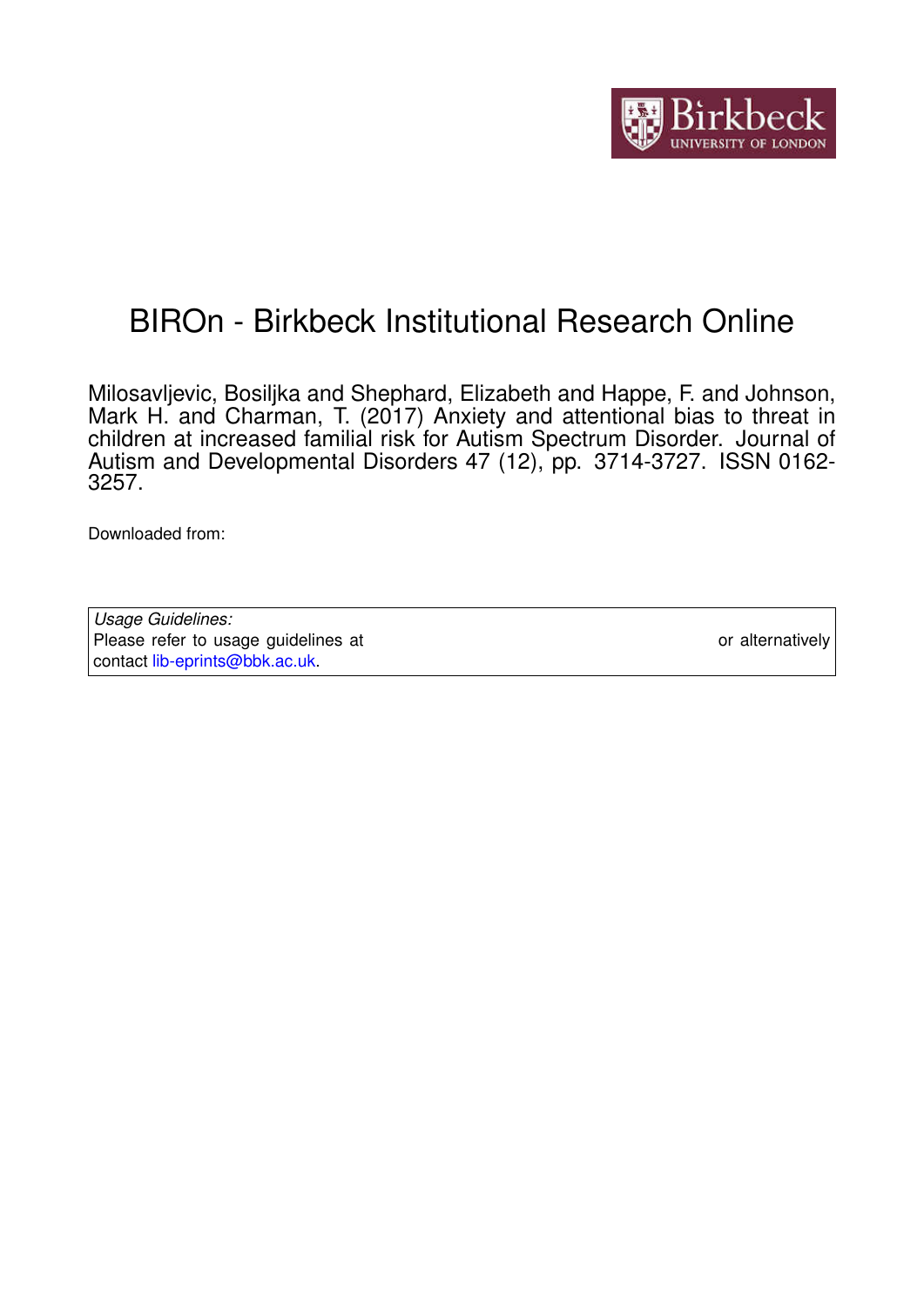S.I. : ANXIETY IN AUTISM SPECTRUM DISORDERS

### **Anxiety and Attentional Bias to Threat in Children at Increased Familial Risk for Autism Spectrum Disorder**

**Bosiljka Milosavljevic<sup>1</sup> · Elizabeth Shephard2 · Francesca G. Happé2 · Mark H. Johnson<sup>3</sup> · Tony Charman1 · The BASIS Team**

© The Author(s) 2017. This article is published with open access at Springerlink.com

**Abstract** Anxiety and threat bias were examined in 6-8-year-old children at familial-risk for Autism Spectrum Disorder (ASD) and low-risk (LR, *n*=37) controls. The high-risk (HR) group was divided into those who met diagnostic criteria for ASD (HR-ASD,  $n=15$ ) and those who did not (HR-non ASD, *n*=24). The HR-ASD group had highest levels of parent-reported anxiety. The HR-non ASD group exhibited increased threat bias on a spatial-cueing task, while the HR-ASD group did not. Anxiety symptoms were associated with both threat bias and ASD severity.

Members of the BASIS Team are listed in Acknowledgements.

**Electronic supplementary material** The online version of this article (doi:[10.1007/s10803-016-3012-1\)](http://dx.doi.org/10.1007/s10803-016-3012-1) contains supplementary material, which is available to authorized users.

 $\boxtimes$  Bosiljka Milosavljevic bosiljka.milosavljevic@kcl.ac.uk

> Elizabeth Shephard elizabeth.1.shephard@kcl.ac.uk

Francesca G. Happé francesca.happe@kcl.ac.uk

Mark H. Johnson mark.johnson@bbk.ac.uk

Tony Charman tony.charman@kcl.ac.uk

- <sup>1</sup> Department of Psychology, Institute of Psychiatry, Psychology and Neuroscience, King's College London, De Crespigny Park, London SE5 8AF, UK
- MRC Social, Genetic & Developmental Psychiatry Centre, Institute of Psychiatry, Psychology and Neuroscience, King's College London, De Crespigny Park, London SE5 8AF, UK
- Centre for Brain and Cognitive Development, Birkbeck College, University of London, Malet Street, London WC1E 7HX, UK

These findings suggest that the mechanisms underlying anxiety in HR siblings without ASD are similar to those in non-ASD populations. However, among children with ASD, hypersensitivity to threat may not underlie anxiety symptoms.

**Keywords** Autism Spectrum Disorder · High-risk siblings · Anxiety · Threat bias

#### **Introduction**

Individuals with Autism Spectrum Disorder (ASD) exhibit difficulties in social communication and relating, as well as restricted and repetitive patterns of behaviour and atypicalities in sensory modulation (DSM-5; American Psychological Association 2013). There is a 1% prevalence rate of ASD in the general population (Baird et al. [2006](#page-12-0); Christensen et al. [2016](#page-12-1)), while recurrence rates in younger siblings of children with ASD are ~10% (Constantino et al. [2010](#page-12-2)). Prospective high-risk studies have reported that up to 20% of siblings actually meet diagnostic criteria for ASD and that there is increased ASD symptomatology among those that do not have the condition (Messinger et al. [2013,](#page-13-0) [2015](#page-13-1); Ozonoff et al. [2011](#page-13-2)). Taken together, these findings suggest that there is high familial risk for ASD.

In addition to the core symptoms, individuals with ASD frequently experience co-occurring mental health difficulties, notably anxiety disorders (Simonoff et al. [2008\)](#page-14-0). Up to 80% of individuals with ASD report anxiety symptoms, which are often impairing (White et al. [2009\)](#page-14-1). Increased prevalence of anxiety is also reported in first-degree relatives of individuals with ASD (Lainhart [2009\)](#page-13-3), including young children at increased familial risk as siblings of probands with a diagnosis (Schwichtenberg et al. [2013](#page-13-4)).

# CrossMark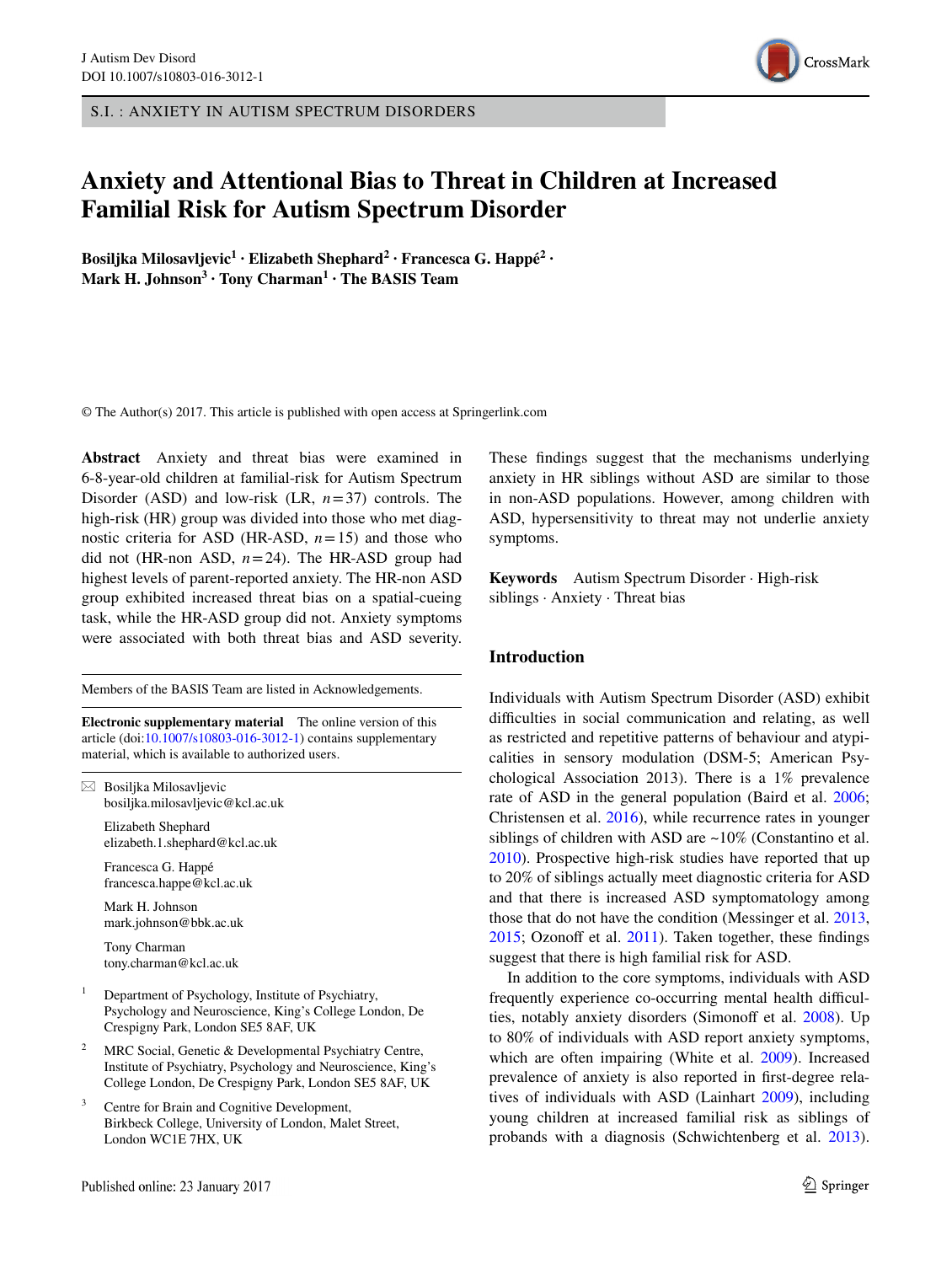Hallett et al. ([2013b\)](#page-12-3) directly compared anxiety symptoms in probands with ASD and their twins, who were either typically developing (TD) or manifested aspects of the Broader Autism Phenotype (BAP), sub-clinical traits of autism in family members (Bolton et al. [1994\)](#page-12-4). The findings suggested that anxiety was most highly elevated among the ASD probands and twins with BAP.

While elevated rates of anxiety have been observed in individuals with ASD and their siblings, there is a scarcity of research examining the shared underlying neurocognitive mechanisms of the two conditions. Wood and Gadow [\(2010](#page-14-2)) suggest that such investigation is highly relevant, as it is presently unclear whether the co-occurrence of ASD and anxiety represents a true comorbidity, the manifestation of two separate conditions in the same individual, or if it results from an overlap in symptom presentation and difficulties with self- and caregiver-report. One way to better understand the manifestation of anxiety within ASD is to examine whether the neurocognitive mechanisms that are associated with anxiety in non-ASD populations, such as increased attentional allocation to threat, are also present and relate to anxiety symptoms in children with ASD and their siblings.

The present study addresses the association between anxiety symptoms and attentional allocation to threat within the context of a prospective longitudinal study of children at high familial risk for ASD (due to having an older sibling with the condition). This design provides a unique opportunity to examine the cognitive correlates of anxiety in high-risk siblings who themselves meet diagnostic criteria for ASD and those who do not. This allows for the comparison of siblings with ASD and those who go on to have typical development, as well as the examination of the relationship between anxiety, attention to threat and sub-clinical traits of ASD.

#### **Attentional Bias to Threat and Anxiety**

Cognitive theories of anxiety disorders posit that highly anxious individuals may be particularly sensitive to threatrelevant information in the environment (Bar-Haim et al. [2007](#page-12-5)). Biased processing of threat is thought to contribute to both the development and maintenance of anxiety disorders (Beck and Clark [1997](#page-12-6); Eysenck [1992](#page-12-7)). This cognitive style has been demonstrated experimentally using a number of tasks that compare reaction times (RTs) to threatening and non-threatening stimuli (for review see Bar-Haim et al. [2007](#page-12-5)). Studies using the dot-probe paradigm, one of the most widely used measures of attentional bias (Macleod et al. [1986](#page-13-5)), report that individuals with heightened anxiety are faster to detect a probe that has previously been paired with a threatening (compared to a neutral) stimulus, suggesting that they are hypervigilant for threat-relevant information (Macleod et al. [1986](#page-13-5); Mogg and Bradley [1999](#page-13-6)).

However, the dot-probe paradigm has received criticism for not differentiating between different components of attention. Fox et al.  $(2001)$  $(2001)$  argue that faster RTs to threatening stimuli may be a consequence of delayed disengagement from, rather than faster orienting to, threatening stimuli. Studies using paradigms that disentangle different facets of attention corroborate the postulation that anxiety is specifically associated with delayed disengagement from threatening stimuli, but not faster orienting towards it (Yiend and Mathews [2001;](#page-14-3) Salemink et al. [2007\)](#page-13-7). This may be particularly relevant for individuals with ASD, who exhibit difficulties in flexibly shifting attention (Elsabbagh et al. [2013](#page-12-9); Landry and Bryson [2004](#page-13-8)). Perhaps this cognitive style also contributes to cognitive processing in anxiety among individuals with ASD, resulting in more difficulty in shifting attention away from threat.

Given that most anxiety disorders first manifest in childhood (Beesdo et al. [2009](#page-12-10)), assessing threat bias among school-aged children at-risk for ASD may be particularly relevant in describing the early processes associated with the development of anxiety in this population. The association between threat bias and anxiety has been reported in both adults and children, but Dudeney et al. ([2015\)](#page-12-11) suggest that the strength of this association increases with age from early childhood to adolescence. Nevertheless, several studies using RT paradigms have reported that children as young as preschool-age with heightened anxiety exhibit both faster detection of and slower disengagement from threatening stimuli (Mian et al. [2015](#page-13-9); Briggs-Gowan et al. [2015](#page-12-12); Bar-Haim et al. [2011](#page-12-13)).

While threat bias has been studied very extensively among individuals with anxiety disorders, there is a dearth in research investigating this among ASD populations and studies to date have yielded equivocal results. Two studies examined attentional bias to angry faces and found that young people with ASD and elevated anxiety did not exhibit enhanced engagement to or delayed disengagement from threat, compared to participants with ASD who did not have heightened anxiety or TD controls (Hollocks et al. [2013;](#page-12-14) May et al. [2015](#page-13-10)). On the other hand, using an eye-tracking paradigm, White et al. ([2015\)](#page-14-4) found that prolonged fixation to threatening faces, depicting expressions of disgust and anger, was associated with fear of negative social evaluation (a construct linked to social phobia) in adolescents with ASD. In contrast to these studies, Isomura et al. [\(2015](#page-12-15)) found that children with ASD, who did not have clinical-level anxiety symptoms, exhibited prolonged disengagement from threatening (snakes) compared with non-threatening (flowers) stimuli. While it is not unusual to find a general bias to threat in children and adults (Lobue and Deloache [2008](#page-13-11)), participants with ASD had longer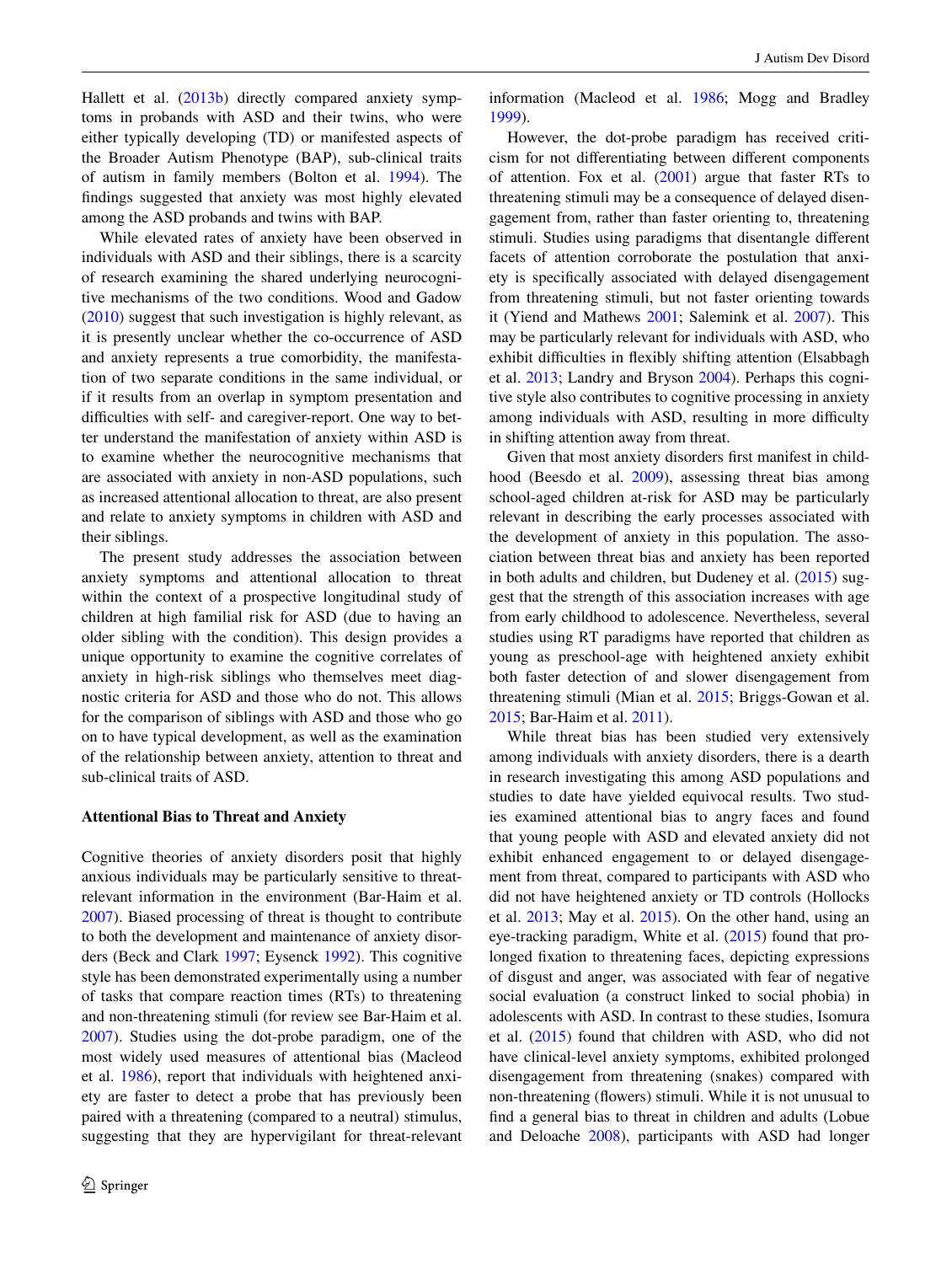disengagement from the threatening stimuli than TD controls. It is important to note that, although participants in this study did not have clinical diagnoses of anxiety, subclinical symptoms or traits were not measured. Given that delayed disengagement is frequently observed among individuals with ASD and anxiety symptoms were not measured, it is unclear whether the attentional bias to threat reported in this study is a consequence of ASD symptoms, anxiety, or an interplay of both.

#### **Social and Non‑Social Threat Stimuli**

One of the limitations of previous studies examining threat bias in ASD is the use of human facial expressions as stimuli. There is a broad literature suggesting atypical face processing and emotion recognition among individuals with ASD (e.g. Harms et al. [2010\)](#page-12-16). A recent meta-analysis suggests that individuals with ASD exhibit reduced performance on tasks that measure emotion recognition, particularly for negative emotions such as anger and fear (Uljarević and Hamilton [2013](#page-14-5)). Multiple studies also report both reduced accuracy in emotion labelling and attenuated neural activity when viewing emotional faces among first-degree relatives of individuals with ASD (Sucksmith et al. [2013;](#page-14-6) Spencer et al. [2011](#page-14-7); Oerlemans et al. [2014](#page-13-12)). In the context of this evidence, the use of threatening facial expressions as stimuli may not be salient enough to detect an association between anxiety and attentional bias among ASD populations. On the contrary, individuals with ASD have exhibited heightened neural responses to unpleasant non-social stimuli, comparable to neural activity observed in TD controls (Silani et al. [2008\)](#page-14-8), which is perhaps why bias to images of snakes compared to flowers was observed in children with ASD (Isomura et al. [2015\)](#page-12-15). An additional challenge exists in selecting appropriate non-threatening comparison stimuli. Children with ASD often exhibit fears and phobias of unusual or commonplace objects (Mayes et al. [2013;](#page-13-13) Kerns et al. [2014](#page-12-17)). As a consequence, the traditional use of neutral stimuli may not be as clearly nonthreatening to children with ASD. Perhaps more clearly positively valenced stimuli may be more effective in detecting differences in attentional allocation to threatening and non-threatening information.

#### **The Present Study**

The present study sought to extend current understanding of anxiety in ASD by examining the association between parent-reported anxiety and threat bias, in a cohort of children at high familial risk for ASD (HR), some of whom met diagnostic criteria for ASD (HR-ASD) and others who did not (HR-non ASD), compared to low-risk (LR) controls. Importantly, we aim to address limitations in previous work by examining bias to non-social threatening stimuli, which may be more salient among children with ASD. In our recent work with this cohort, we found that anxiety was substantially elevated in the HR children, most highly among those who were HR-ASD and to a slightly lesser degree among HR-non ASD children (Shephard et al. [2016](#page-13-14)). The present study focuses primarily on parent-reported anxiety both due to the young age of our participants and previous reports that children with ASD may have difficulty reflecting on their internal states and underreport symptoms of anxiety (e.g. Mazefsky et al. [2011\)](#page-13-15).

Given the present literature, this study aims to address the following hypotheses:

- 1. Children at HR for ASD will show evidence of attentional threat bias. In light of the literature suggesting that anxiety may be associated with prolonged disengagement from threat (Fox et al. [2001](#page-12-8)) and reports that children with ASD have difficulty in flexibly shifting attention (Elsabbagh et al. [2013;](#page-12-9) Landry and Bryson [2004](#page-13-8)), we predict that threat bias will be observed through delayed disengagement from, rather than faster orienting to, threatening stimuli.
- 2. Previous findings suggest that anxiety is highly elevated among siblings who themselves have ASD, and also (albeit to a lesser degree) among those who do not have ASD (Hallett et al. [2013b;](#page-12-3) Shephard et al. [2016](#page-13-14)). Therefore, we predict that threat bias will also be highest among children in the HR-ASD group, followed by those who are HR-non ASD, and lowest in LR controls.
- 3. Since children with ASD report heightened fear of atypical or commonplace objects (Mayes et al. [2013](#page-13-13); Kerns et al.  $2014$ ), threat bias will be more readily observed when comparing threatening with positive, rather than threatening with neutral, stimuli within the HR sample.
- 4. Finally, there will be an association between anxiety symptom severity and attentional threat bias, regardless of ASD severity.

#### **Method**

#### **Participants**

Fifty-four children at high-risk (HR) and 50 children without a family history (LR) of ASD were recruited through the British Autism Study of Infant Siblings (BASIS; [http://](http://www.basisnetwork.org) [www.basisnetwork.org\)](http://www.basisnetwork.org), a prospective longitudinal study of infants at increased familial risk for ASD. Research visits took place when the children were aged 7, 14, 24 and 36 months and 6–8 years (hereafter the '7-year visit'). HR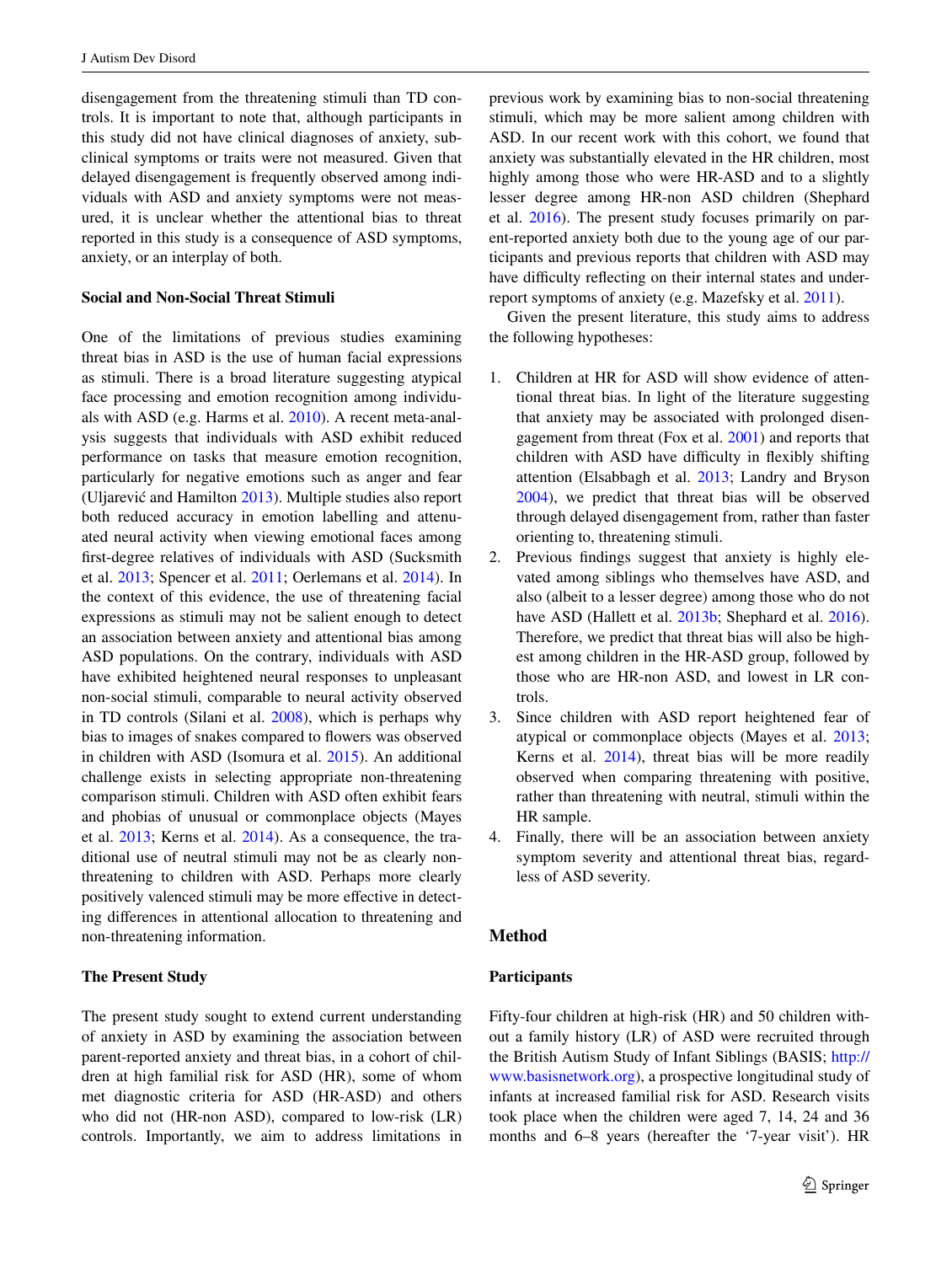infants (21 males, 33 females) were recruited on the basis of having an older sibling with a community clinical diagnosis of ASD. These diagnoses were confirmed by two expert clinicians (TC, PB) with information from the Development and Wellbeing Assessment (DAWBA; Goodman et al.  $2000$ <sup>1</sup> and the Social Communication Question-naire (SCQ; Rutter et al. [2003](#page-13-16))<sup>[1](#page-4-0)</sup>. Additionally, family medical history was collected through parent-report, to screen for related conditions (e.g. Fragile X syndrome, tuberous sclerosis) in the proband or extended family members but no such conditions were reported. LR controls (21 males, 29 females) were recruited from the Birkbeck Centre for Brain and Cognitive Development volunteer database. LR infants' medical histories were screened and confirmed that the infants were born at full-term<sup>[2](#page-4-1)</sup> and that there was an absence of ASD in their first-degree relatives. All LR infants had at least one older sibling and absence of ASD in older siblings was confirmed using the SCQ, with no child scoring above cut-off  $(\geq 15)^3$  $(\geq 15)^3$ .

Of the 104 children initially recruited, 44 HR and 37 LR took part in the 7-year follow-up. However, two children did not complete research visits (parents completed questionnaires only) and we were unable to assign them to an ASD outcome group and, as a result, excluded them from further analyses. Participants that were retained at the present visit did not differ on measures of ASD symptoms (ADOS, SRS, SCQ), adaptive functioning (Sparrow et al. [2005](#page-14-9)) or developmental level (Mullen [1995\)](#page-13-17) from the non-retained participants (min.  $p = .40$ ). The final sample consisted of 42 HR children (15 males, 27 females) and 37 LR controls (15 males, 22 females). At the 7-year visit, parent-report of participants' medical and family histories were collected and revealed that 5 children in the HR group were from multiplex families with multiple siblings with a community clinical diagnosis of ASD, while the rest were from simplex families. Furthermore, none of the children had been diagnosed with relevant medical conditions (e.g. Tuberous Sclerosis, Fragile X). However, 4 HR children were reported to have experienced seizures in early childhood, although these had ceased in all cases. None of the children had a formal diagnosis of an anxiety disorder, although one child in the LR group was receiving treatment for anxiety-related issues. Participants were assigned to an ASD outcome group at the 7-year visit, based on measures of ASD symptoms (ADOS-2, ADI-R, SCQ) as described below.

Ethical approval was obtained from the NHS National Research Ethics Service (NHS RES London REC 14/ LO/0170). Parents provided written informed consent. Children provided written informed assent wherever possible given developmental level.

#### **Measures of ASD Symptomatology**

The Autism Diagnostic Observation Schedule—2nd Edition (ADOS-2; Lord et al. [2012\)](#page-13-18), is a standardised, semistructured observational assessment of ASD symptoms, focusing particularly on communication, social interaction, play and restricted and repetitive behaviours. Calibrated Severity Scores (CSS) for Social Affect (SA), Restricted and Repetitive Behaviours (RRB) and total score were computed and provide standardised ASD severity based on the module administered and the participant's age and verbal ability (Gotham et al. [2009](#page-12-19); Hus et al. [2014\)](#page-12-20). Within our sample, Module 3 was used for 73 children, Module 2 for one child, Module 1 for one child, and 3 LR controls did not complete the assessment.

The Autism Diagnostic Interview-Revised (ADI-R; Le Couteur et al. [1989\)](#page-13-19) is a standardised, semi-structured clinical interview that provides a diagnostic algorithm for autism in accordance with both ICD-10 and DSM-IV criteria. The assessment focuses on three domains: Reciprocal Social Interaction, Communication, Restricted, Repetitive and Stereotyped patterns of behaviour, as well as onset of symptoms. Within the present sample, the ADI-R was administered only to children in the HR group.

The Social Communication Questionnaire (SCQ; Rutter et al. [2003](#page-13-16)) lifetime version was completed by parents and was used to evaluate communication skills and social functioning related to ASD. The questionnaire contains 40 items and a score  $\geq 15$  indicates the presence of ASD.

The Social Responsiveness Scale-Second Edition (SRS-2; Constantino [2012\)](#page-12-21) was completed by parents and was used to evaluate the severity of social difficulties associated with ASD. The questionnaire consists of 65 items, which provide a total score of autistic traits.

#### **Cognitive Functioning**

The Wechsler Abbreviated Scales of Intelligence-Second Edition (WASI-II; Wechsler [2011](#page-14-10)) was used to measure general cognitive ability and provides standardised, age-normed intelligence quotients for verbal comprehension (VCI), perceptual reasoning (PRI), and full-scale IQ (FSIQ). We included measures of IQ due to vast evidence suggesting that cognitive ability is related to performance on experimental tasks that measure RT (for review see Sheppard and Vernon [2008](#page-14-11)).

<span id="page-4-0"></span> $\overline{1}$  5 DAWBA and 5 SCQ missing.

<span id="page-4-1"></span><sup>2</sup> One infant was not born at full-term.

<span id="page-4-2"></span><sup>&</sup>lt;sup>3</sup> 1 SCQ missing.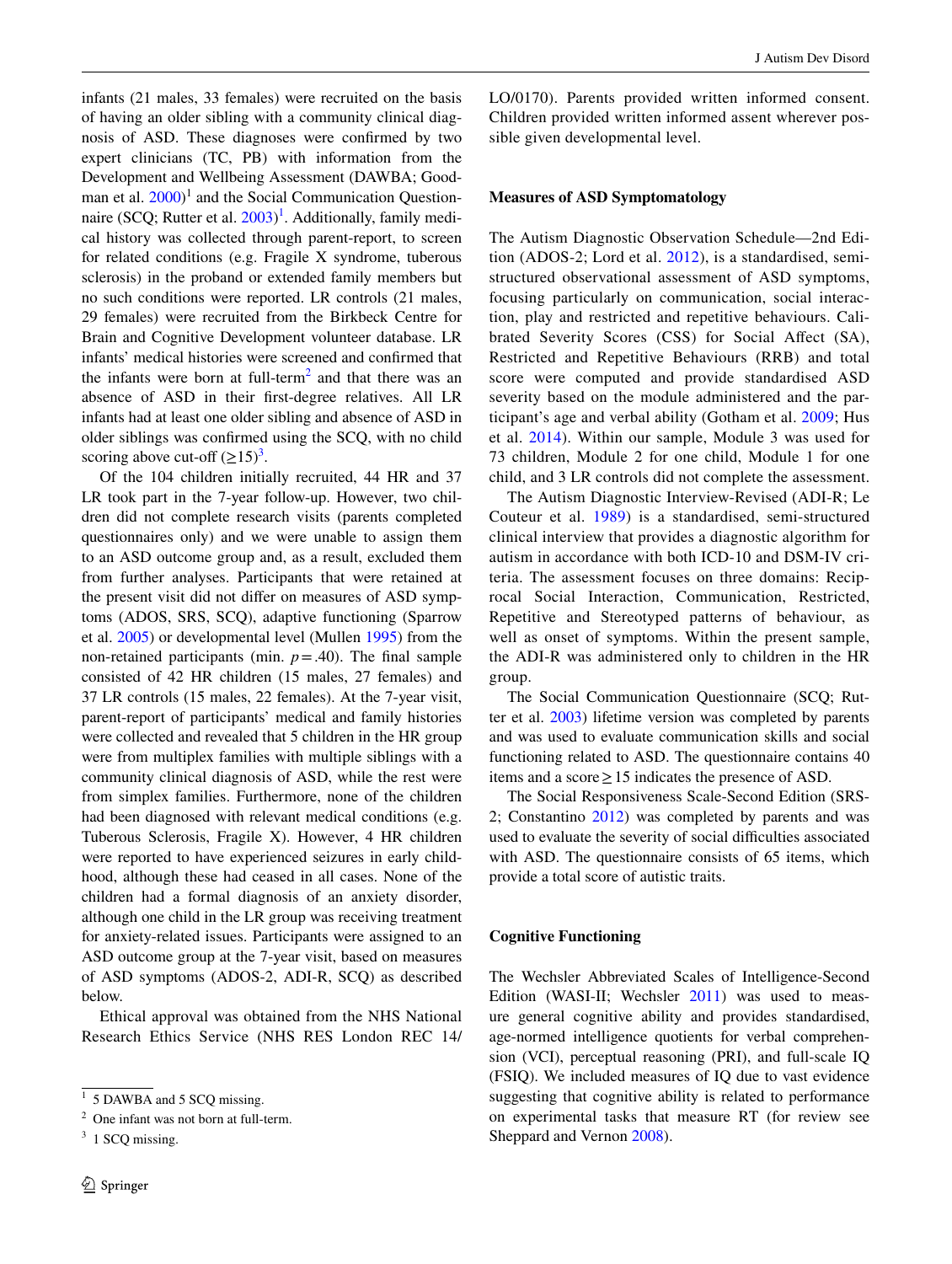#### **Assignment to ASD Outcome Group**

Assignment to ASD outcome group was conducted at the 7-year visit. The clinical measures of ASD symptomatology (ADOS-2, ADI-R, SCQ), as well as information from all previous visits, were reviewed by four experienced researchers (ES, BM, GP, TC) to establish an ASD diagnostic outcome according to DSM-5 criteria (American Psychological Association 2013). Subsequently, children in the HR group were divided into those who met diagnostic criteria for ASD (HR-ASD,  $n = 15$ ) and those who did not (HR-non ASD,  $n=27$ ). None of the 37 LR children met DSM-5 criteria for ASD and none had a community clinical ASD diagnosis.

#### **Anxiety**

The Spence Children's Anxiety Scale Parent-Report (SCAS-P; Nauta et al. [2004\)](#page-13-20) was used to measure anxiety symptoms at the 7-year visit. The scale measures anxiety within 6 domains, including separation anxiety, Obsessive Compulsive Disorder (OCD), panic/agoraphobia, social anxiety, physical injury fears, generalised anxiety, and a total anxiety score. The parent version consists of 39 items and asks respondents to report how frequently their child exhibits a range of anxiety-related behaviours (e.g. 'My child worries that something bad will happen to him/her'). Responses are recorded on a 4-point Likert scale (never, sometimes, often and always). Total scores range from 0 to 112 and higher scores indicate more severe anxiety. The measure had excellent internal consistency in our sample,  $\alpha$  = 0.92.

#### **Emotional Spatial Cueing Task**

A modified version of the spatial cueing task (Posner et al. [1980](#page-13-21)) was used to measure attentional bias. The task was adapted to include emotional stimuli and has been previously used to measure both attentional engagement to and delayed disengagement from threatening stimuli in anxiety (e.g. Yiend and Mathews [2001\)](#page-14-3).

#### **Stimuli**

Sixty digitised colour photographs were selected from the International Affective Picture System database (IAPS; Lang et al. [2008\)](#page-13-22) and were chosen because they had been used (or had similar content to those used) in previous studies of emotional picture processing in TD children (Hajcak and Dennis [2009;](#page-12-22) McManis et al. [2001](#page-13-23)). Of these, 20 were classified as threatening, 20 as neutral and 20 as positive<sup>[4](#page-5-0)</sup> based on ratings of affective valance and emotional arousal previously made by adult participants. A subset of these images were also rated by children aged 7–11 years (Lang et al. [2008](#page-13-22)). Threatening images included pictures of animals (e.g. snakes, spiders) and unpleasant scenes (e.g. injections) but none relied on human facial expressions to induce threat. Positive and neutral images were matched as closely as possible in content, colour, orientation, level of detail and brightness, through visual inspection.

Threatening images  $(M=3.36, SD=0.64)$  were rated by the IAPS sample (Lang et al. [2008](#page-13-22)) as less pleasant than neutral  $(M = 5.04, SD = 0.33)$  or positive  $(M = 7.44,$  $SD = 0.50$ ) ones and both threatening ( $M = 6.07$ ,  $SD = 0.70$ ) and positive  $(M=5.44, SD=0.80)$  images were rated as more emotionally arousing than neutral images  $(M=2.78$ ,  $SD = 0.50$ . Each picture subtended 4 by 3 inches and was presented either to the left or to the right of the fixation cross (4 inches between the centre of the fixation cross and the centre of the image) on a grey background. The task was presented on a 15-inch colour monitor and was programmed using E-Prime version 2.0 (Psychology Software Tools Inc. 2012).

#### **Procedure**

Participants were given 30 practice trials with neutral stimuli, followed by 240 experimental trials in 4 blocks of 60 trials each. All 60 images (20 threatening, 20 neutral, and 20 positive) were presented within each block with equal presentations on the right and left of the fixation cross. Each image was presented once in every block, with both the order and assignment to congruent or incongruent trial randomised within each block.

Each trial began with a fixation cross at the centre of two empty rectangles (4 by 3 inches) for durations of 875–1275 ms. In order to minimise eye movements, participants were instructed to keep their eyes on the fixation cross throughout the task. Subsequently, an image (threatening, neutral or positive) appeared in either the right or the left rectangle for 500 ms. The image was then removed and replaced by a target (a star) at the centre of one of the rectangles and remained on screen until the end of the trial. In 70% of trials, the target appeared in the location of the

<span id="page-5-0"></span><sup>4</sup> The following IAPS images were used: *Threatening* (1050, 1120, 1201, 1300, 1525, 1930, 1932, 3210, 6190, 9312, 6370, 9373, 9440, 9480, 9590, 9592, 9622, 9902, 9909, 9940), *Neutral* (2038, 2396, 2579, 5390, 5520, 5530, 5740, 7004, 7006, 7025, 7035, 7050, 7060, 7100, 7140, 7150, 7175, 7217, 7233, 7595) and *Positive* (1710, 1750, 1920, 1999, 2650, 5450, 5460, 5470, 5480, 5621, 5910, 7250, 7270, 7330, 7430, 8200, 8260, 8420, 8490, 8510).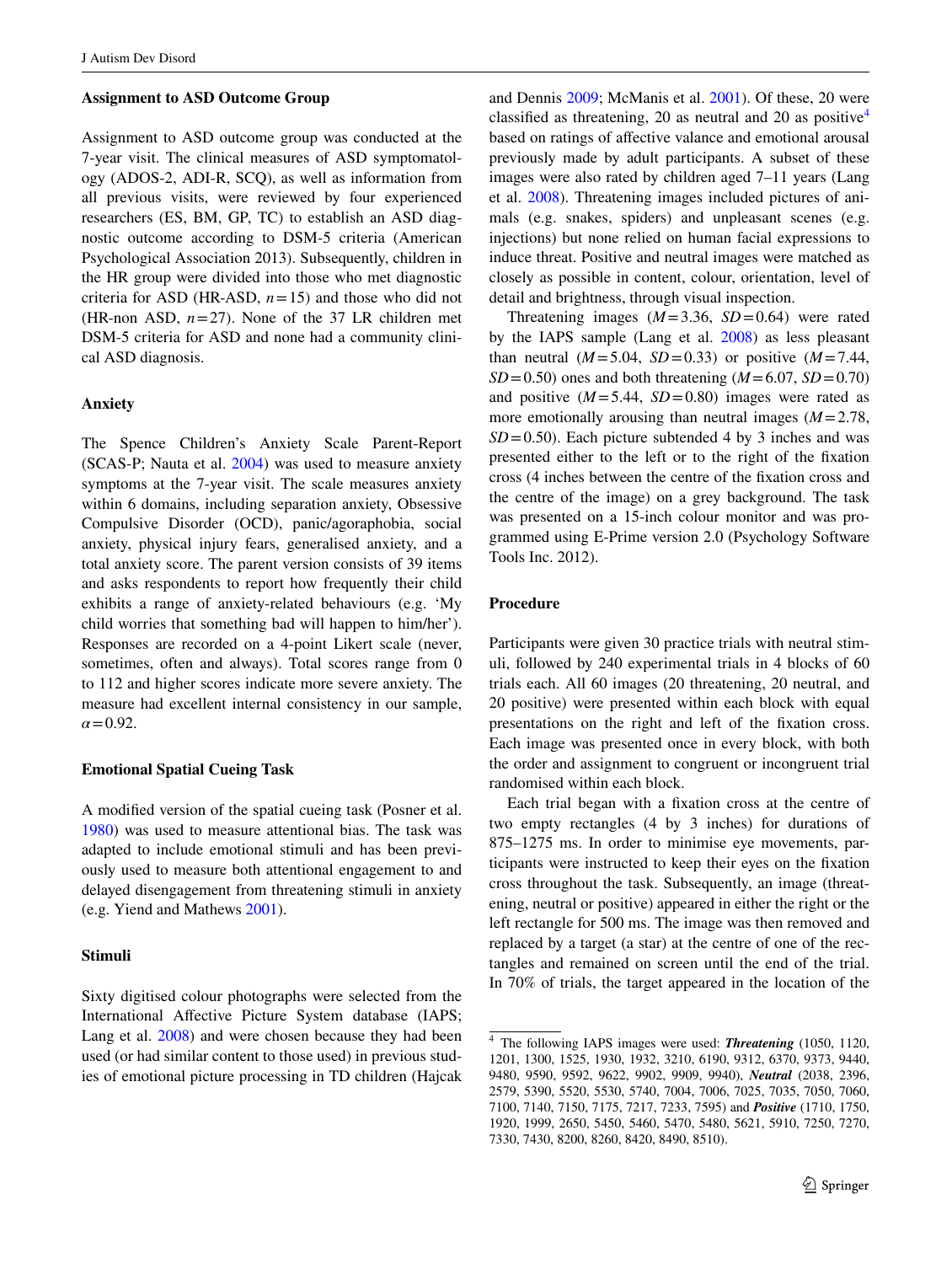image cue (congruent) and in 30% of trials the target was in the opposite location (incongruent). The uneven distribution of congruent and incongruent trials was done in order to facilitate covert orienting of attention in response to cueing. When a greater portion of trials are congruent, participants are more likely to covertly shift attention to the cued location because it is an accurate predictor of the target location most of the time, resulting in faster RTs on congruent trials and slower RTs on incongruent trials (Posner et al. [1980](#page-13-21)). Since enhanced attending is expected towards congruent trials, the slower RTs on incongruent trials are indicative of attentional disengagement.

Participants were asked to locate the target by pressing one of two buttons to indicate right or left. A new trial began once participants had made a response or after 3000 ms. The reaction time (RT) to detect the target was measured as the time, in milliseconds (ms), from target onset to button press. Feedback was given after each trial, indicating whether the response was correct, incorrect or if participants were too slow to respond. Mean RTs for each stimulus type (threatening, neutral and positive) in both congruent and incongruent trials were used in analyses.

#### **Statistical Analyses**

#### *Demographic Characteristics and Anxiety Symptoms*

All data reduction and statistical analyses were carried out in SPSS version 20.0 (IBM Corp. 2011). Multivariate ANOVA and Chi square were used to compare groups on demographic characteristics. Anxiety symptoms were compared across the three groups and, as sex differences in anxiety are widely reported (McLean et al. [2011\)](#page-13-24), we tested for sex differences in anxiety symptoms within our sample. To examine group and sex differences on anxiety symptoms, a 3 (group: HR-ASD, HR-non ASD, LR) x 2 (sex: male, female) ANOVA was run on the SCAS-P total score. Planned comparisons between each pair of groups were used where significant differences emerged, with Bonferonni correction applied for multiple testing. If a significant group x sex interaction emerged, follow up independent samples t-tests were run within each group to examine sex differences on anxiety scores, with Bonferonni correction applied for family-wise error related to multiple testing.

#### **Group Differences in Threat Bias**

To examine group differences in threat bias, 6 indices of attentional engagement and disengagement were computed. Attentional engagement indices were computed by calculating the difference in mean RTs for non-threatening and threatening *congruent* trials. Three engagement indices were computed, including threat compared with neutral ("threat-neutral engage"), threat compared with positive ("threat-positive engage") and positive compared with neutral ("positive-neutral engage"). Attentional disengagement was computed by calculating difference in mean RTs for threatening and non-threatening *incongruent* trials. Again three disengagement indices were computed comparing threatening with neutral ("threat-neutral disengage"), threatening with positive ("threat-positive disengage") and positive with neutral ("positive-neutral disengage").

Group differences in these 6 indices were compared between the 3 groups (HR-ASD, HR-non ASD, LR) using a MANOVA. Where significant group differences emerged, planned comparisons were carried out between each pair of groups, with Bonferonni correction applied for multiple testing. Furthermore, if group differences were detected on a particular bias index, follow-up tests were conducted to ensure that the bias score significantly differed from 0. To do this, one-sample t-tests were run on the selected bias score within each group, with Bonferonni correction applied for multiple testing.

Given that significant group differences emerged in FSIQ and there were sex differences in anxiety symptoms (see results), we repeated these analyses and co-varied for FSIQ and sex, to ensure that these factors did not alter the pattern of findings. Miller and Chapman ([2001](#page-13-25)) suggest caution when using ANCOVA to control for group differences in measures such as IQ. Therefore, the results from these analyses are not included in the main text but are presented in the Supplementary Materials.

#### **Association Between Threat Bias and Anxiety**

The association between threat bias and anxiety was examined in two steps. First-order Pearson correlations were run between each of the threat engagement and disengagement indices (threat-neutral engage, threat-positive engage, threat-neutral disengage and threat-positive disengage), SCAS-P total score, SRS t-score, and WASI FSIQ, with Bonferonni adjusted *p* values used to account for multiple analyses.

Because a significant association emerged between threat-positive engage and SCAS-P (see results), a follow-up linear regression was performed to assess the contribution of this attentional index to anxiety severity, co-varying for ASD severity and sex. As FSIQ was not significantly associated with SCAS-P total score or the threat-positive engagement index, it was not included the regression analysis. Cohen's *d*,  $\eta^2$  and  $r^2$  were used to indicate the effect size (Cohen [1973\)](#page-12-23).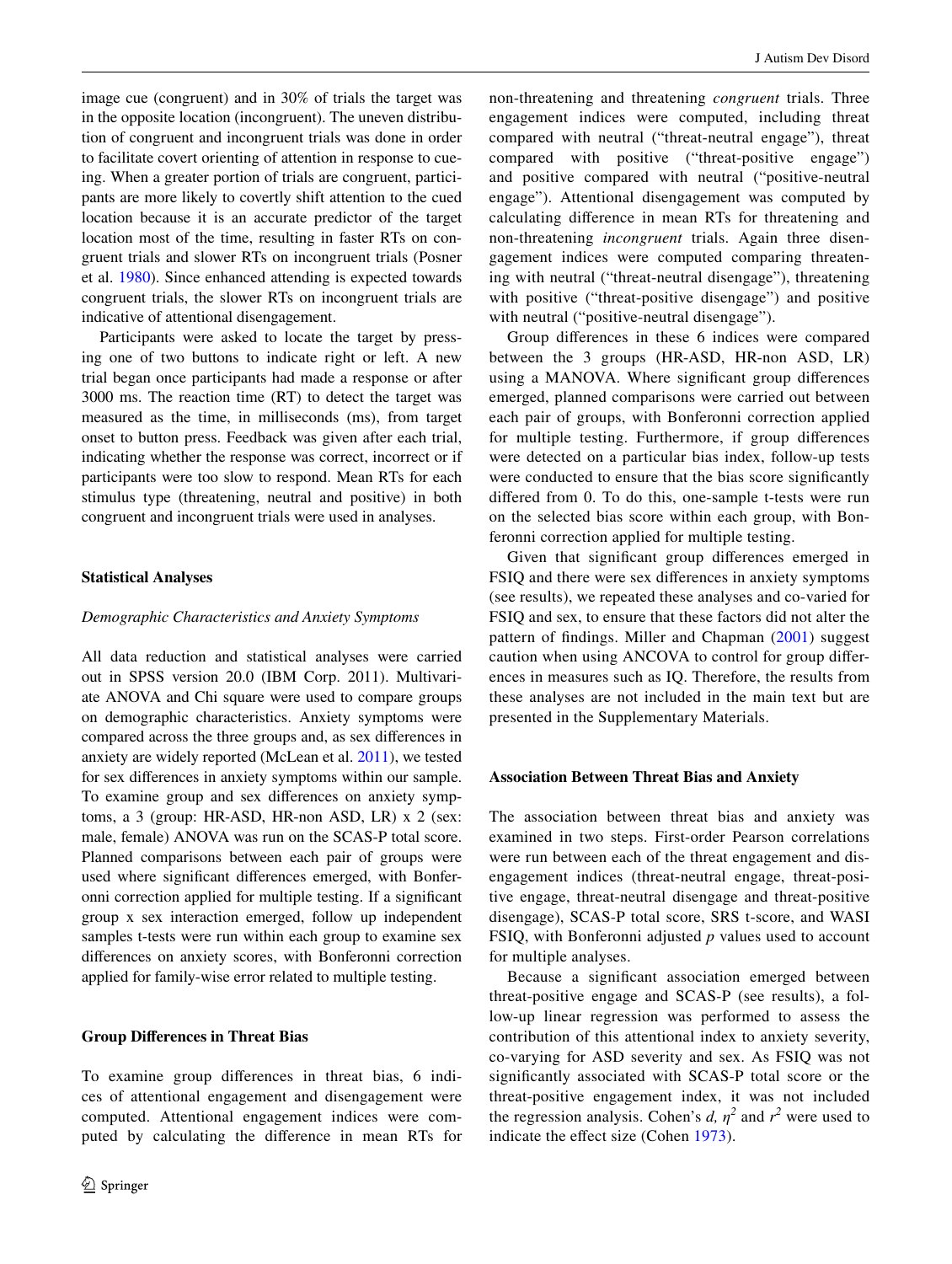<span id="page-7-0"></span>**Table 1** Demographic characteristics, parent- and selfreported total anxiety scores and cognitive functioning for the HR-ASD, HR-non ASD and LR groups

| Measure (SD)        | $HR-ASD (N=15)$              | HR-non ASD $(N=24)$        | $LR (N = 37)$             |
|---------------------|------------------------------|----------------------------|---------------------------|
| Age (months)        | 89.13 (6.53)                 | 91.42 (6.28)               | 89.26 (4.86)              |
| Sex (male: female)  | 7:8                          | 5:19                       | 15:22                     |
| ADI-Social          | $13.14(4.69)^a$              | 4.04 $(5.48)^b$            | N/A                       |
| ADI—communication   | $10.43 (4.59)^{a}$           | 4.25 $(4.67)^{b}$          | N/A                       |
| <b>ADI-RRB</b>      | $3.57(1.74)^a$               | $0.58(1.41)^{b}$           | N/A                       |
| ADOS—CSS total      | $(6.33 (2.92)^a)$            | 2.46(1.41)                 | $1.70(1.19)^{b}$          |
| ADOS CSS SA         | $6.60(2.59)^a$               | 2.96(1.60)                 | $2.18(1.70)^{b}$          |
| <b>ADOS CSS RRB</b> | $6.13(2.70)^a$               | $3.04 (2.84)^a$            | $1.12 (0.70)^{b}$         |
| SCAS-P total score  | $26.20(20.86)^a$             | $17.91(8.55)(N=23)$        | $12.22(7.27)^{b}$         |
| SRS t-score         | 74.85 $(22.77)^{a}$ $(N=13)$ | 52.37 $(11.74)^b$ $(N=19)$ | 45.49 $(5.82)^b$ (N = 35) |
| WASI full-scale IO  | $109.79(21.36)(N=14)$        | $107.96(12.76)^{a}$        | $117.06 (11.61)^b (N=35)$ |
| WASI verbal IO      | $110.14(25.87)(N=14)$        | 110.83 (14.94)             | $119.77(13.93)(N=35)$     |
| WASI performance IQ | $109.57(18.26)(N=14)$        | 102.71 (9.97)              | $110.34(12.05)(N=35)$     |
|                     |                              |                            |                           |

Group sizes are smaller for some variables due to missing data. Groups denoted with different subscript letters (a, b, c) differed significantly with Bonferonni correction applied  $(p < .05)$ . HR/LR indicates high-risk or low-risk group

Group differences in ADOS, ADI-R scores and SCAS-P subscales are reported in full in Shephard et al. [\(2016](#page-13-14))

*ASD* autism spectrum disorder, *SD* standard deviation, *ADI-R* autism diagnostic interview – revised, *RRB* restricted repetitive behaviour, *ADOS* autism diagnostic observation schedule, *CSS* calibrated severity score, *SA* social affect, *SCAS-P* Spence children's anxiety scale parent-report, *SRS* social responsiveness scale, *WASI* Wechsler abbreviated scale of intelligence

#### **Results**

#### **ASD Outcomes and Group Characteristics at 6–8 Years**

Of the 42 HR children tested, 15 met DSM-5 criteria (American Psychological Association 2013) for ASD (HR-ASD), while 27 did not meet criteria (HR-non ASD) and none of the LR children exhibited evidence of ASD. Three children who had met diagnostic criteria for ASD at age 36 months no longer met criteria at age 7-years, therefore these participants were removed from further analyses, leaving a HR-non ASD group of  $n=24$ . Table [1](#page-7-0) provides demographic characteristics for the HR-ASD, HR-non ASD and LR groups. There were no differences among groups in age  $(F(2, 71)) = 1.16$ ,  $p = .31$ ,  $\eta^2 = 0.03$ ) or sex ratio  $(X^2(2)=3.48, p=.18)$ . As expected, there were significant differences in SRS t-scores, *F*(2, 64)=26.59, *p*<.001,  $\eta^2$ =0.45, where the HR-ASD group scored significantly higher than both the HR-non ASD ( $p < .001$ ,  $d = 1.66$ ) and LR ( $p < .001$ ,  $d = 1.77$ ) groups. The groups differed significantly on FSIQ,  $F(2, 70) = 3.25$ ,  $p = .05$ ,  $\eta^2 = 0.09$ , where the HR-non ASD group's performance was significantly lower than the LR group's  $(p=.05, d=0.75)$ , but there were no significant differences on either of the individual IQ subscales.

#### **Prevalence of Anxiety**

Parent-report of anxiety symptoms, SCAS-P total score, revealed significant differences among groups, *F*(2, 68)=9.87,  $p < .001$ ,  $\eta^2 = 0.23$ . The HR-ASD group had substantially higher total SCAS-P scores than the LR group ( $p < .001$ ,  $d = 0.89$ ). The HR-non ASD group did not differ from the HR-ASD ( $p = .27$ ,  $d = 0.52$ ) or the LR  $(p=.08, d=0.72)$  groups. There were significant sex differences in total anxiety levels  $(F(1, 85) = 11.08, p = .001,$ *n*<sup>2</sup>=0.14), where females (*M* = 18.50, *SD* = 13.96) had higher anxiety than males  $(M=13.65, SD=8.55)$ ,  $d=0.42$ . There was also a significant group by sex interaction on the total anxiety score  $(F(2, 68) = 10.64,$  $p < .001$ ,  $\eta^2 = 0.24$ ) and to follow up on this interaction, independent samples t-tests were run within each group to examine sex differences on total anxiety. Bonferonni correction was applied to the *p*-value to account for family wise error related to multiple testing  $(0.05/6=0.008)$ . The only significant difference emerged in the HR-ASD group, where females  $(M = 38.88, SD = 21.50)$  had significantly higher anxiety levels than males  $(M = 11.71)$ , *SD* =4.11), *t*(13)=-3.28, *p*=.001, *d*=1.76, but there were no sex differences in the LR or HR-non ASD groups.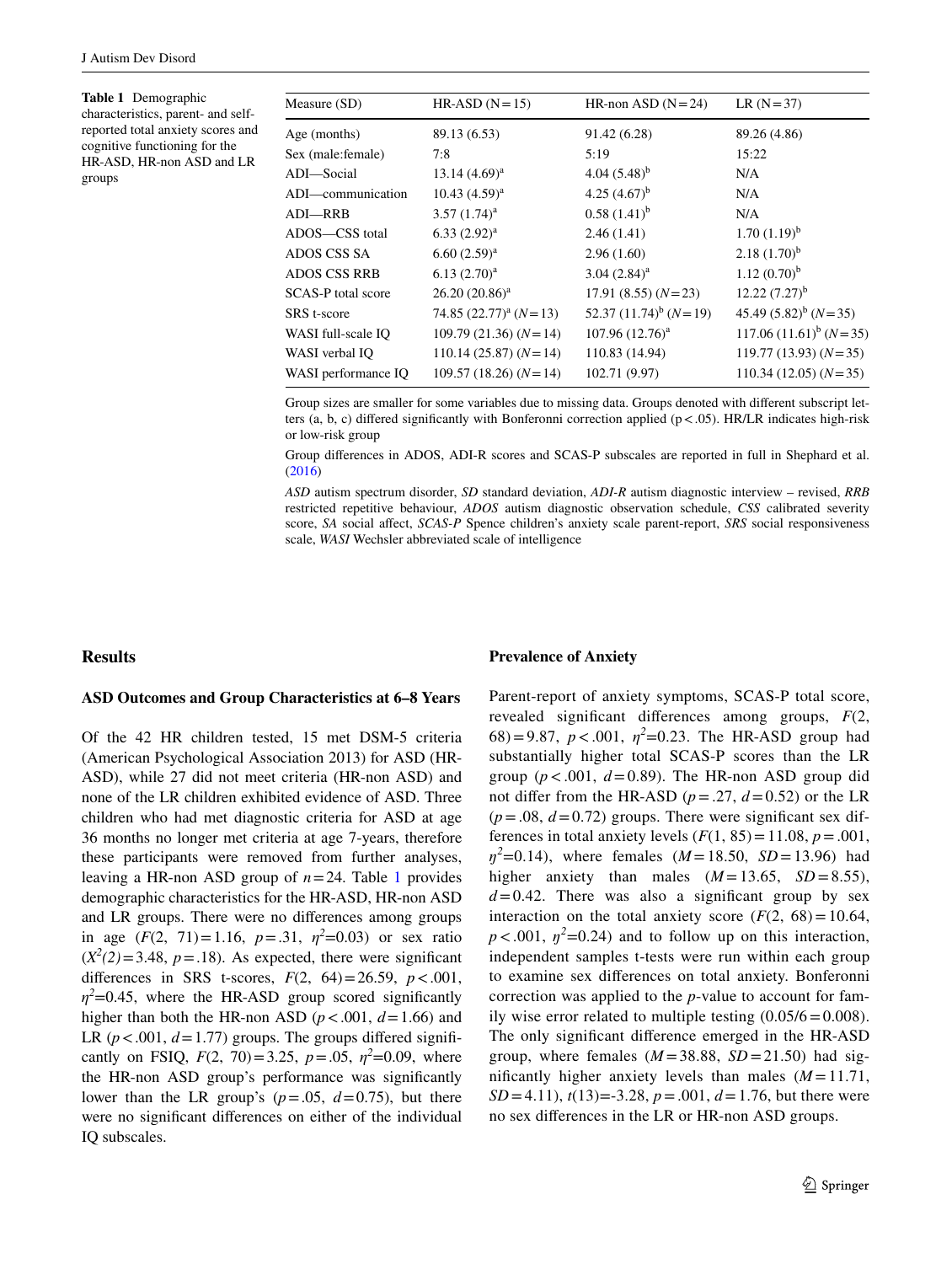

<span id="page-8-0"></span>**Fig. 1** Threat engagement (difference in non-threatening and threatening congruent trials) and disengagement (difference in threatening and non-threatening incongruent trials) indices in the HR-ASD, HR-



<span id="page-8-1"></span>**Fig. 2** Association between the threat-positive engagement index and SCAS-P total score, with data points marked by group (HR-ASD, HR-non ASD and LR)

#### **Emotional Spatial Cueing Task**

#### *Preparation of RT Data*

RTs on trials with incorrect responses or ones where the participant did not make a response were removed from further analysis. This resulted in removal of 4.41% of RT data from the HR-ASD group, 1.17% from the HR-non ASD group, and 3.48% from the LR group. Additionally, trials with RTs below 100 ms, which are indicative of automatic



non ASD and LR groups with significant differences denoted with asterisks (\**p*<.05, \*\**p*<.01)

responding (Whelan 2008), and trials with RTs that were 3SD above the participant's group mean were removed. This resulted in removal of a further 1.53% of RT data from the HR-ASD group, 2.87% from the HR-non ASD group, and 2.60% from the LR group. One participant from the HR-ASD group and 2 from the LR group had fewer than 50% valid trials in multiple conditions after removal of incorrect data and outliers, and were removed from further analyses. Additionally, 1 LR participant had unusually long RTs (+3SD compared to group RT) on multiple conditions and was also removed from further analyses. Two HR children were unable to complete the task due to having limited language and not being able to follow task instructions. A further 4 HR and 5 LR participants did not complete the task due to time constraints on the day of testing. This resulted in 35 HR (11 HR-ASD and 21 HR-non ASD) and 29 LR having useable RT data for analysis.

#### **Group Differences in Threat Bias**

Figure [1](#page-8-0) provides a summary of the engagement and disengagement index scores for each group. The MANOVA comparing the 6 attentional engagement and disengagement indices between the three groups revealed only one significant difference, in the threat-positive engagement index,  $F(2, 58) = 6.54$ ,  $p = .003$ ,  $\eta^2 = 0.18$ . Follow-up planned pairwise contrasts for the threat-positive engagement index revealed that the HR-non ASD group took significantly longer to engage with threatening stimuli (compared to positive stimuli) than both the HR-ASD ( $p = .003$ ,  $d=1.25$ ) and the LR ( $p=.04$ ,  $d=0.82$ ) groups.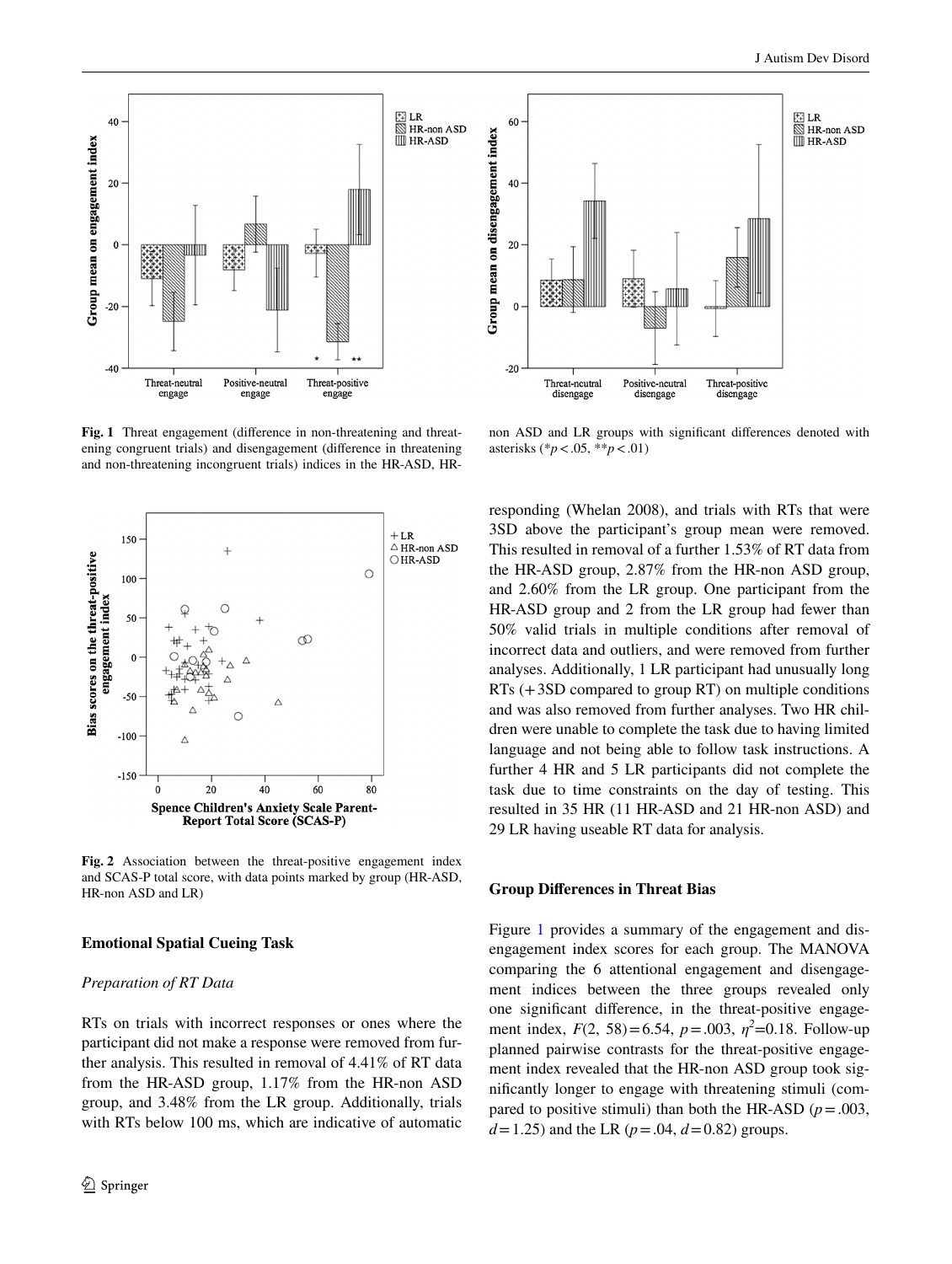<span id="page-9-0"></span>**Table 2** First-order Pearson correlation coefficients (r) showing the association between each threat bias index, SCAS-P total score, SRS-2 and WASI-II FSQI

|                           | <b>SCAS-P</b> | $SRS-2$ | <b>WASI-II FSIQ</b> |
|---------------------------|---------------|---------|---------------------|
| Threat-neutral engage     | 0.19          | 0.00    | 0.00                |
| Threat-positive engage    | $0.35*$       | 0.21    | $-0.07$             |
| Threat-neutral disengage  | 0.16          | 0.27    | $-0.10$             |
| Threat-positive disengage | 0.10          | 0.22    | $-0.24$             |
| <b>SCAS-P</b>             |               |         |                     |
| SRS t-score               | $0.60*$       | 1       |                     |
| <b>WASI-II FSIO</b>       | $-0.16$       | $-0.29$ |                     |
|                           |               |         |                     |

Associations denoted with an asterisk (\*) were significant, with Bonferonni correction applied  $(p=.05/7=0.007)$ . SCAS-P abbreviates the Spence Children's Anxiety Scale-Parent Report; SRS-2 Social Responsiveness Scale; WASI-II FSIQ Wechsler Abbreviated Scales of Intelligence, 2nd Edition Full Scale IQ.

Follow-up, one-sample t-tests were run on the threatpositive engagement index within each group to confirm that this bias score was significantly different from 0. Threat-positive engagement was significantly different from 0 in the HR-non ASD group (*t*(20)=−5.32, *p*<.001), but not in the HR-ASD  $(t(10)=1.22, p=.13)$  or the LR (*t*(20)=−0.35, *p*=.73) groups.

#### **Association Between Threat Bias and Anxiety Symptoms**

There was a significant association between SCAS-P total score and the threat-positive engagement index,  $r(60)=0.35$ ,  $p=.01$ ,  $r^2=0.12$ , but not any of the other attention indices (see Table [2\)](#page-9-0). There was also a significant association between SCAS-P total score and SRS t-score,  $r(60)=0.60$ ,  $p=.01$ ,  $r^2=0.36$ . Since FSIQ was not associated with SCAS-P total score or any of the threat bias indices, it was dropped from further analyses. Figure [2](#page-8-1) shows the association between SCAS-P total score and the threatpositive engagement index in the HR-ASD, HR-non ASD and LR groups.

Further analyses were conducted to examine association between anxiety and threat bias, taking into account the contributions of ASD severity and sex. Linear regression was run with SCAS-P total score as the dependent variable, and the threat-positive engagement index as the independent variable, co-varying for SRS t-score and sex. The overall model accounted for a significant proportion of variance in anxiety symptoms,  $F(3, 49) = 20.61$ ,  $p < .001$ ,  $r^2 = 0.56$ . Both the threat-positive engagement ( $\beta$ =0.25, *t*(49)=2.59, *p*=.01) and SRS t-score (*β*=0.61, *t*(49)=6.19, *p*<.001)

were significantly associated with SCAS-P total score. Sex  $(\beta = 0.17, t(49) = 1.76, p = .08)$  had a trend-level association with SCAS-P total score.

#### **Discussion**

The present study is the first to examine the association between attentional bias to threat, anxiety and ASD symptoms within the context of a high-risk for ASD sibling design. Attentional bias was enhanced in the HR-non ASD group, who exhibited longer latencies to detect threatening (compared with positive) stimuli than both the HR-ASD and LR groups. Engagement with threatening stimuli was significantly associated with anxiety symptoms, even after taking ASD severity and sex into account. On the contrary, while the HR-ASD group had elevated anxiety, they did not show evidence of threat bias. These findings suggest that the cognitive mechanisms associated with anxiety in non-ASD populations also relate to anxiety in non-affected siblings of children with ASD, but may not be present in those that have ASD.

#### **Attentional Bias to Threat in Children at High‑Risk for ASD**

The emotional spatial cueing task allowed exploration of multiple attentional systems (both attentional orienting and disengagement). We predicted that the HR-ASD group would exhibit delayed disengagement from threatening stimuli and that this would be associated with anxiety severity. However, several unexpected findings emerged. Firstly, in spite of having heightened anxiety, the HR-ASD group did not manifest delayed disengagement from or enhanced orienting towards threatening stimuli. On the other hand, the HR-non ASD group had significantly longer latencies when engaging with threatening, compared with positive, stimuli than both the HR-ASD and LR groups. Findings remained unchanged when sex and IQ were covaried (see supplementary materials).

While the direction of bias observed in the HR-non ASD group is unexpected, numerous studies report prolonged latencies to engage with threatening stimuli and suggest this to be indicative of bias away from threat (e.g. Koster et al. [2006\)](#page-12-24). Typically, such an attentional pattern is observed when stimuli are presented for long durations and there is sufficient time for conscious processing to occur (Koster et al. [2005;](#page-13-26) Mogg et al. [1997](#page-13-27)), but the time course of attentional processing in anxious children is less conclusive than in adults (Waters et al. 2010). However, multiple studies with both anxious adults and children report attentional avoidance when stimuli are presented for 500 ms, as they were in the experimental task used in this study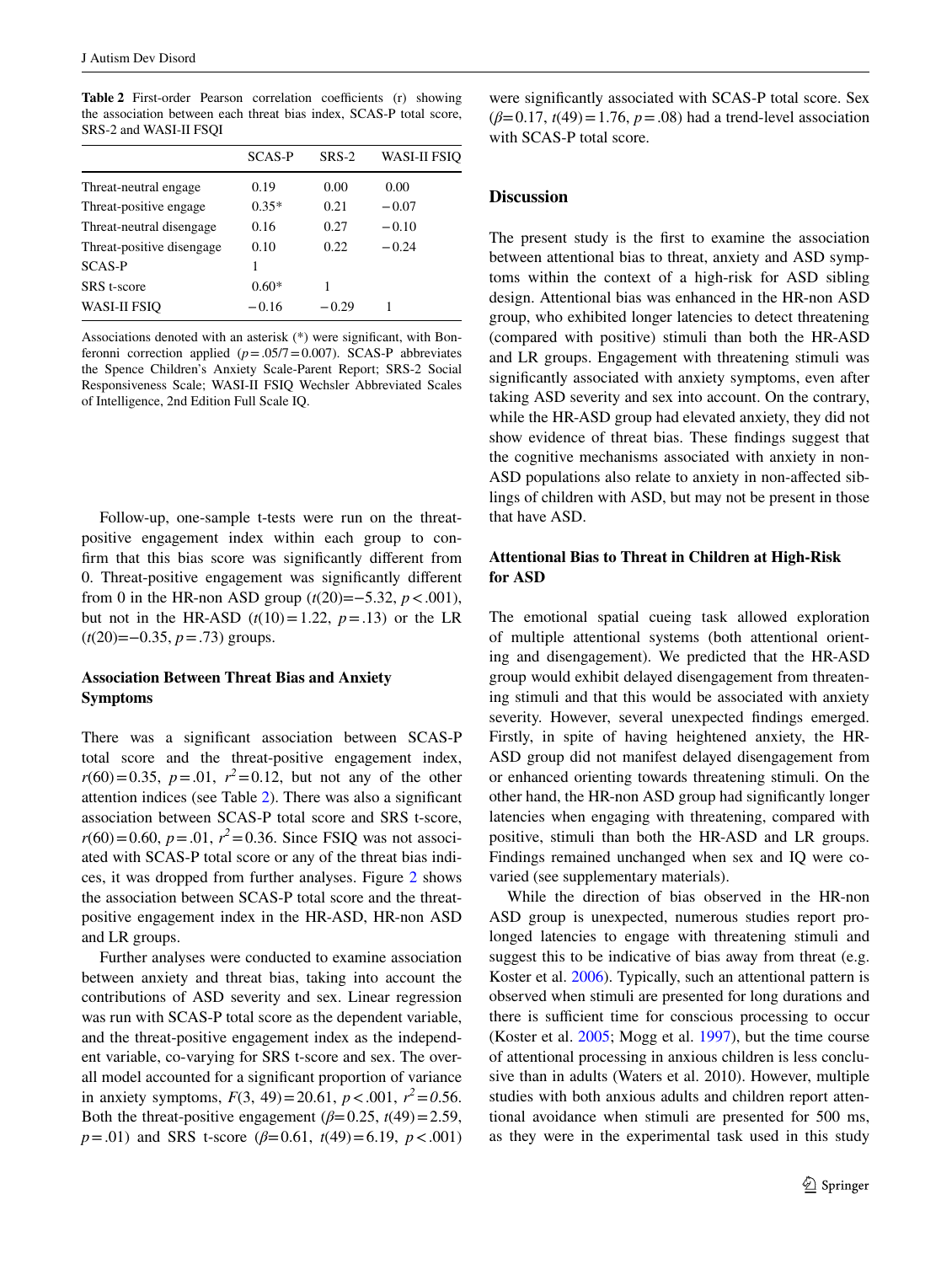(Koster et al. [2006;](#page-12-24) Waters and Kershaw [2015;](#page-14-12) Waters et al. [2012](#page-14-13)). Bar-Haim et al. [\(2007](#page-12-5)) suggest that individuals typically begin to process images consciously at approximately 500 ms and inconsistencies in previous studies could be largely due to methodological differences, such as use of colour vs. grey scale images and differential onset of target stimulus (Koster et al. [2006](#page-12-24)).

It is also important to note that attentional bias in the HR-non ASD group was observed when comparing threatening images with positive, rather than neutral, images. Given the evidence of atypical fear processing in individuals with ASD, we propose that the neutral images may have presented a certain level of ambiguity and more highly positive images were needed to offset the impact of the threatening stimuli. Research on fear conditioning in ASD suggests that individuals with the condition may have difficulty extinguishing previously learned fear associations (Top et al.  $2016$ ). This suggests that they have difficulty distinguishing between threat and safety cues and inhibiting fear responses when they are no longer relevant (Top et al. [2016](#page-14-14); Waters et al. [2015\)](#page-14-15). Furthermore, children with ASD are reported to have atypical fears and phobias, frequently of commonplace objects (Kerns et al. [2014](#page-12-17); Evans et al. [2005](#page-12-25)). There is presently a scarcity of studies that explores fear processing in siblings of children with ASD. The threatening stimuli used in this study generally presented evolutionarily-relevant threats (e.g. snakes, spiders) or scenes depicting physical threat (e.g. injections, car crashes). Preschool children, as young as 3 years, exhibit enhanced attentional bias for evolutionary threat (Lobue and Deloache [2008\)](#page-13-11). Our findings suggest that such threat stimuli are equally salient among unaffected siblings of children with ASD. However, future studies assessing threat bias in children with ASD or their siblings would benefit from asking them to rate the valance of the images.

#### **Threat Bias, Anxiety Symptoms and ASD Severity**

A further aim of the present study was to examine the association between anxiety, threat bias and ASD severity. In addition to observing increased bias away from threat in the HR-non ASD group, we also found that anxiety was significantly associated with both threat bias and ASD severity. The association between heightened anxiety and ASD severity is unsurprising, as multiple studies report such an association among individuals with ASD (Sukhodolsky et al. [2008](#page-14-16); Hallett et al. [2013a\)](#page-12-26) and anxiety was most highly elevated in the HR-ASD group. The association between anxiety and the threat-positive engagement index remained significant even when taking into account ASD severity and sex. This implies that the increased threat bias observed in the HR-non ASD group is not merely a by-product of having symptoms of ASD, but is uniquely associated with anxiety. While the difference was not significant, the HR-non ASD group did have higher mean scores on the anxiety measure than LR controls at trendlevel, which may have reached significance with a larger sample size. This evidence suggests that anxiety functions similarly in non-affected siblings of children with ASD as it does in non-ASD populations. Furthermore, longitudinal studies in non-ASD populations suggest that increased attentional bias to threat in childhood is a risk factor for the development of anxiety related difficulties in adolescence (Perez-Edgar et al. 2010). Therefore, the elevated threat bias observed in the HR-non ASD group could indicate risk for the development of more severe anxiety in later development.

The HR-ASD group, on the other hand, had markedly higher anxiety levels compared to LR across multiple domains but did not exhibit attentional bias to threat. While it is possible that the modest size of the HR-ASD group  $(n=11)$  meant that there was insufficient power to detect a significant difference, the HR-non ASD group did have significantly higher threat bias than HR-ASD group, with a large effect size (*d*=1.25; Cohen [1973](#page-12-23)). Multiple studies have reported elevated rates of anxiety in individuals with ASD, but found no evidence of an association between anxiety symptoms and bias to socially threatening stimuli (Hollocks et al. [2013](#page-12-14); May et al. [2015\)](#page-13-10). In this study, we failed to observe an association between anxiety and bias to non-social threat. Given these findings, it is possible that anxiety among ASD populations is not characterised by biased attentional allocation to threat, but that different mechanisms are involved. For example, increased anxiety within ASD may be more attributable to worries about uncertainty (e.g. Wigham et al. [2014](#page-14-17)), fear of unwanted change and reduced ability to cope with distress, rather than biased attentional allocation to threat (Hollocks et al. [2013](#page-12-14)). Thus, it is possible that the stressors associated with anxiety in ASD cannot easily be portrayed using visual stimuli.

Finally, accurately assessing anxiety symptoms among individuals with ASD is highly challenging (Wood and Gadow [2010](#page-14-2)). One of the most prominent factors is the discrepancy observed in self- and caregiver- report of anxiety symptoms and reduced sensitivity of current measures in ASD-populations (Mazefsky et al. [2014\)](#page-13-28). There are also challenges in disentangling symptoms of anxiety and the core features of ASD (Kerns and Kendall [2012](#page-12-27)) and obtaining accurate accounts of anxiety symptoms among individuals with ASD and reduced intellectual ability (Suk-hodolsky et al. [2008\)](#page-14-16). One of the most important criticisms of current measures is that they do not accurately capture the construct of anxiety within ASD, particularly as there are features of anxiety, such as intolerance of uncertainty, heightened sensory sensitivity and atypical fears, that are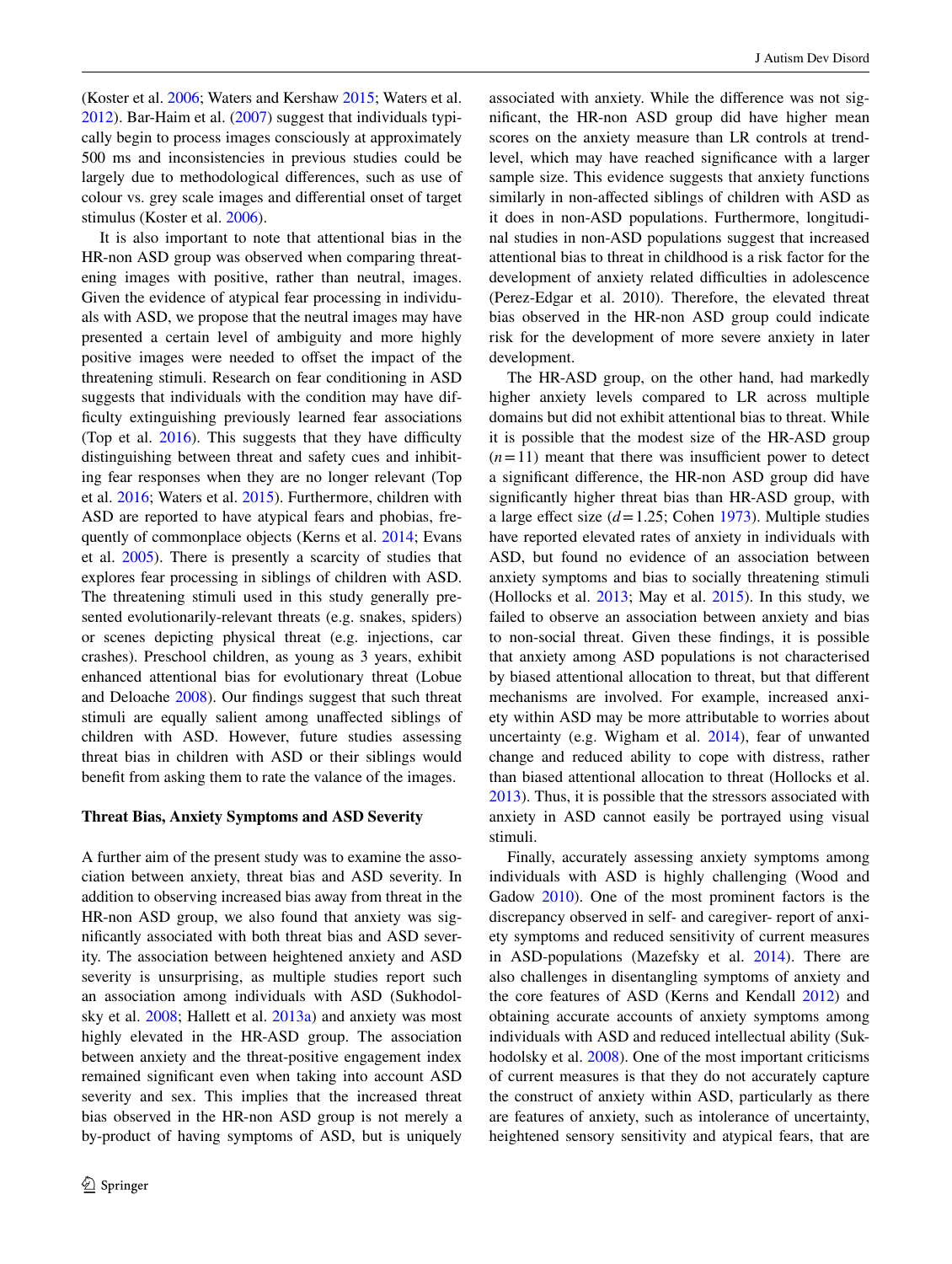prevalent among individuals with ASD but not commonly observed in non-ASD individuals with anxiety (Rodgers et al. [2016;](#page-13-29) Kerns et al. [2014\)](#page-12-17). To our knowledge, the reliability of parent-reported anxiety symptoms in non-affected siblings of children with ASD has not yet been examined. The association between parent-reported anxiety and threat bias reported in this study suggests that parents are able to reliably report on anxiety symptoms in their children who do not have ASD. It is also possible that parents of children in the HR-ASD group may have overestimated anxiety severity.

#### **Strengths, Limitations and Implications for Future Research**

The present study is the first to explore symptoms of anxiety and attentional bias to threat in children with increased familial risk for ASD. The findings have implications for both research and clinical practice. Our findings suggest that in non-affected siblings, the cognitive correlates of anxiety are similar to those found in non-ASD populations. However, the HR-ASD group did not exhibit heightened bias to threat, in spite of having elevated anxiety by parent report. In line with previous research, this finding could suggest that the cognitive correlates of anxiety in children with ASD are different from those observed in anxious individuals without ASD. Further investigation is required to understand the neurocognitive mechanisms that underlie anxiety in ASD. This could have important implications for clinical practice, as existing therapies for anxiety may need to be modified to suit the specific needs of children with ASD, particularly as threat bias modification therapy is showing increasingly promising results in treating anxiety in children (Shechner et al. [2014](#page-13-30)).

One limitation of the present study was the small sample size, particularly within the HR-ASD group. Because of this, we were unable to examine associations between threat bias and anxiety independently for each group. We were also unable to explore these associations in relation to clinically diagnosed anxiety, only a dimensional measure of anxiety symptoms. Future research should examine whether the association between threat bias and anxiety is present in children who are at high-risk for ASD who meet diagnostic criteria for anxiety disorders. A further limitation is that the highly varied nature of the IAPS images meant that it was difficult to control the visual properties (e.g. luminance, spatial frequency and colour) of the stimuli used in the emotional spatial cueing task. However, to control for a possible mismatch in the visual properties of the stimuli, each image was presented once in every block, with both the order and assignment to trial type (congruent/incongruent) randomised to ensure that no one image was presented in a particular location or trial type, thus reducing the potential for particular images biasing participants' attention.

It is also unusual that sex differences in anxiety were present mainly in the HR-ASD group and not the HR-non ASD or LR groups, particularly as sex differences in anxiety are highly prevalent from a young age (Mclean et al. [2011](#page-13-24)). It is possible that the modest size of the different groups meant we did not have statistical power to detect differences. However, within the HR-ASD group, sex differences were more highly pronounced, allowing the sex difference to reach significance.

Finally, there is a need for longitudinal studies to explore the development and trajectories of anxiety in ASD and non-ASD siblings. Such studies would help elucidate the cause of such high co-occurrence of the two conditions.

**Acknowledgments** We are very grateful to the BASIS families for the contributions that they have made towards this study. The research was supported by the BASIS funding consortium led by Autistica (<http://www.basisnetwork.org>), Autism Speaks, and UK Medical Research Council Programme Grants (G0701484 and K021389). We would also like to acknowledge the Medical Research Council, UK, for funding the doctoral studies of BM. We would also like to thank Professor Jenny Yiend from the Department of Psychosis Studies at the Institute of Psychiatry, Psychology and Neuroscience, King's College London, for her invaluable support in designing the spatial cueing task used in this study.

The BASIS team (in alphabetical order): Simon Baron-Cohen, Rachael Bedford, Patrick Bolton, Susie Chandler, Mayada Elsabbagh, Janice Fernandes, Holly Garwood, Teodora Gliga, Kristelle Hudry, Greg Pasco, Andrew Pickles, Leslie Tucker, Agnes Volein.

**Author contribution** TC and MHJ obtained funding for this study. TC, MHJ, FGH, ES and BM contributed to the conceptualisation and design of the study. ES oversaw the running of the study and data acquisition. ES and BM were responsible for all data collection. BM was responsible for data analysis and drafted the manuscript. All authors read, approved and provided feedback on the final manuscript.

**Funding** This study was funded by Autistica, Autism Speaks and UK Medical Research Programme Grants (Grant numbers: G0701484 and K021389). Additionally, BM's doctoral studies were funded by the Medical Research Council (MRC), UK.

#### **Compliance with Ethical Standards**

**Conflict of interest** The authors declare that they have no conflict of interest.

**Research Involving Human Participants and/or Animals** Ethical approval: All procedures performed in studies involving human participants were in accordance with the ethical standards of the institutional and/or national research committee and with the 1964 Helsinki declaration and its later amendments or comparable ethical standards. The study was approved by the NHS National Research Ethics Service (NHS RES London REC 14/LO/0170).

**Informed Consent** Written consent was obtained from all parents and children provided written informed assent wherever possible given developmental level.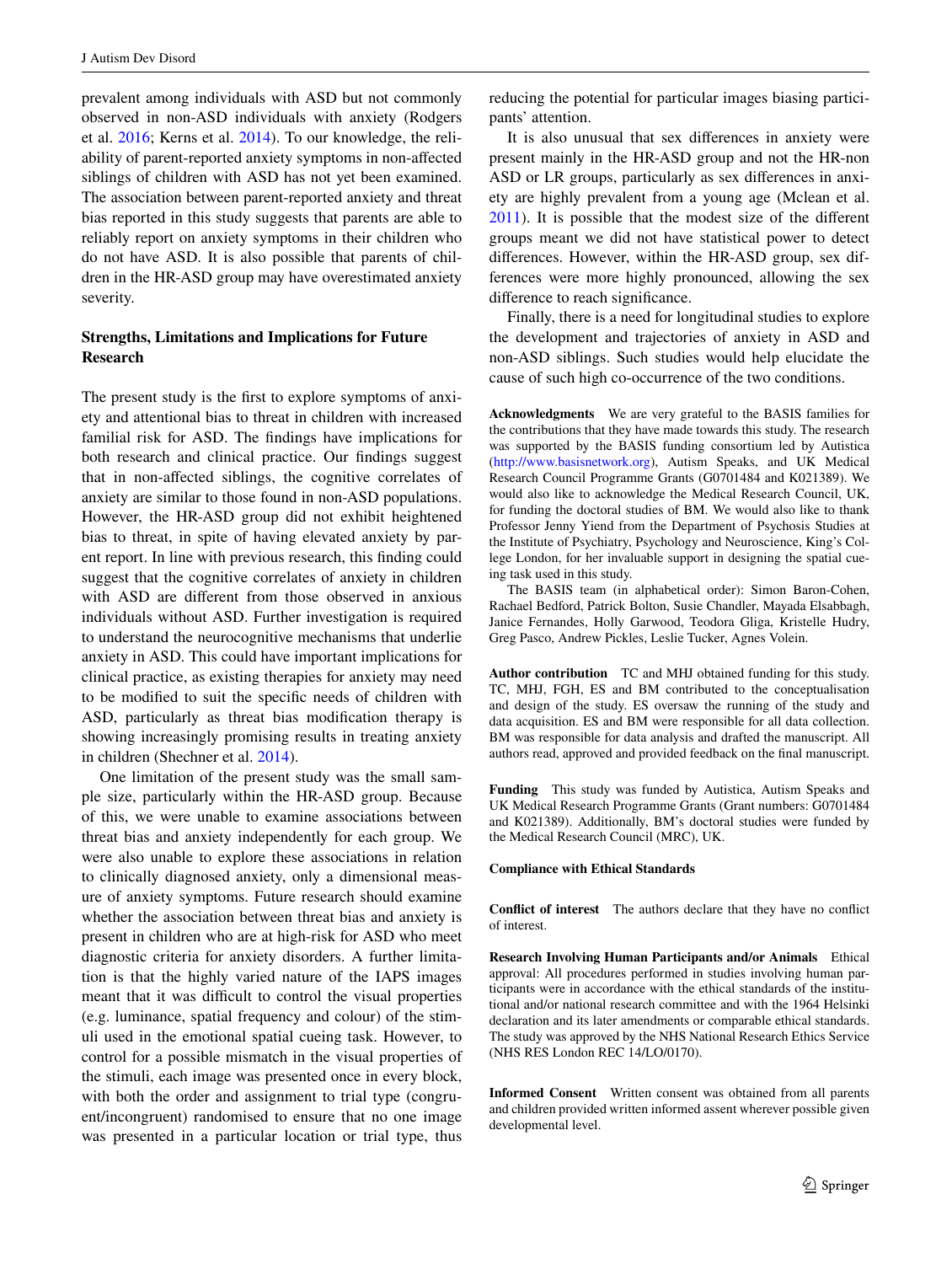**Open Access** This article is distributed under the terms of the Creative Commons Attribution 4.0 International License ([http://](http://creativecommons.org/licenses/by/4.0/) [creativecommons.org/licenses/by/4.0/](http://creativecommons.org/licenses/by/4.0/)), which permits unrestricted use, distribution, and reproduction in any medium, provided you give appropriate credit to the original author(s) and the source, provide a link to the Creative Commons license, and indicate if changes were made.

#### **References**

- <span id="page-12-0"></span>Baird, G., Simonoff, E., Pickles, A., Chandler, S., Loucas, T., Meldrum, D., et al. (2006). Prevalence of disorders of the autism spectrum in a population cohort of children in South Thames: The Special Needs and Autism Project (SNAP). *Lancet, 368*(9531), 210–215. doi:[10.1016/s0140-6736\(06\)69041-7.](http://dx.doi.org/10.1016/s0140-6736(06)69041-7)
- <span id="page-12-5"></span>Bar-Haim, Y., Lamy, D., Pergamin, L., Bakermans-Kranenburg, M. J., & van IJzendoorn, M. H. (2007). Threat-related attentional bias in anxious and nonanxious individuals: A meta-analytic study. Psychological Bulletin, *133*(1), 1–24. doi[:10.1037/0033-2909.133.1.1.](http://dx.doi.org/10.1037/0033-2909.133.1.1)
- <span id="page-12-13"></span>Bar-Haim, Y., Morag, I., & Glickman, S. (2011). Training anxious children to disengage attention from threat: a randomized controlled trial. Journal of Child Psychology and Psychiatry and Allied Disciplines, *52*(8), 861–869. doi[:10.1111/j.1469-7610.2011.02368.x](http://dx.doi.org/10.1111/j.1469-7610.2011.02368.x).
- <span id="page-12-6"></span>Beck, A. T., & Clark, D. A. (1997). An information processing model of anxiety: Automatic and strategic processes. Behaviour Research and Therapy, *35*(1), 49–58. doi[:10.1016/](http://dx.doi.org/10.1016/S0005-7967(96)00069-1) [S0005-7967\(96\)00069-1](http://dx.doi.org/10.1016/S0005-7967(96)00069-1).
- <span id="page-12-10"></span>Beesdo, K., Knappe, S., & Pine, D. S. (2009). Anxiety and anxiety disorders in children and adolescents: Developmental Issues and Implications for DSM-V. The Psychiatric clinics of North America, *32*(3), 483–524. doi[:10.1016/j.psc.2009.06.002.](http://dx.doi.org/10.1016/j.psc.2009.06.002)
- <span id="page-12-4"></span>Bolton, P., Macdonald, H., Pickles, A., Rios, P., Goode, S., Crowson, M., et al. (1994). A case–control family history study of autism. *Journal of Child Psychology and Psychiatry, 35*(5), 877–900. doi[:10.1111/j.1469-7610.1994.tb02300.x](http://dx.doi.org/10.1111/j.1469-7610.1994.tb02300.x).
- <span id="page-12-12"></span>Briggs-Gowan, M. J., Pollak, S. D., Grasso, D., Voss, J., Mian, N. D., Zobel, E., et al. (2015). Attention bias and anxiety in young children exposed to family violence. Journal of Child Psychology and Psychiatry, *56*(11), 1194–1201. doi:[10.1111/jcpp.12397.](http://dx.doi.org/10.1111/jcpp.12397)
- <span id="page-12-1"></span>Christensen, D. L., Baio, J., Braun, K. V., Bilder, D., Charles, J., Constantino, J. N., et al. (2016). Prevalence and characteristics of autism spectrum disorder among children aged 8 years—Autism and Developmental Disabilities Monitoring Network, 11 Sites, United States, 2012. *MMWR: Surveillance Summaries, 65*(3), 1–23. doi:[10.15585/mmwr.ss6503a1](http://dx.doi.org/10.15585/mmwr.ss6503a1).
- <span id="page-12-23"></span>Cohen, J. (1973). Eta-squared and partial eta-squared in fixed factor ANOVA designs. [Article]. Educational and Psychological Measurement, *33*(1), 107–112, doi[:10.1177/001316447303300111](http://dx.doi.org/10.1177/001316447303300111).
- <span id="page-12-21"></span>Constantino, J. N. (2012). *Social Responsiveness Scale* (2nd ed., SRS-2). Los Angeles, CA: Western Psychological Services.
- <span id="page-12-2"></span>Constantino, J. N., Zhang, Y., Frazier, T., Abbacchi, A. M., & Law, P. (2010). Sibling recurrence and the genetic epidemiology of autism. *The American Journal of Psychiatry, 167*(11), 1349– 1356. doi:[10.1176/appi.ajp.2010.09101470.](http://dx.doi.org/10.1176/appi.ajp.2010.09101470)
- <span id="page-12-11"></span>Dudeney, J., Sharpe, L., & Hunt, C. (2015). Attentional bias towards threatening stimuli in children with anxiety: A meta-analysis. Clinical Psychology Review, *40*, 66–75. doi:[10.1016/j.](http://dx.doi.org/10.1016/j.cpr.2015.05.007) [cpr.2015.05.007](http://dx.doi.org/10.1016/j.cpr.2015.05.007).
- <span id="page-12-9"></span>Elsabbagh, M., Fernandes, J., Jane Webb, S., Dawson, G., Charman, T., Johnson, M. H., et al. (2013). Disengagement of visual attention in infancy is associated with emerging autism

in toddlerhood. Biological Psychiatry, *74*(3), 189–194. doi:[10.1016/j.biopsych.2012.11.030.](http://dx.doi.org/10.1016/j.biopsych.2012.11.030)

- <span id="page-12-25"></span>Evans, D. W., Canavera, K., Kleinpeter, F. L., Maccubbin, E., & Taga, K. (2005). The fears, phobias and anxieties of children with autism spectrum disorders and down syndrome: Comparisons with developmentally and chronologically age matched children. Child Psychiatry and Human Development, *36*(1), 3–26. doi:[10.1007/s10578-004-3619-x.](http://dx.doi.org/10.1007/s10578-004-3619-x)
- <span id="page-12-7"></span>Eysenck, M. W. (1992). Essays in cognitive psychology. In *Anxiety: The cognitive perspective*. Hove, UK: Lawrence Erlbaum.
- <span id="page-12-8"></span>Fox, E., Russo, R., Bowles, R., & Dutton, K. (2001). Do threatening stimuli draw or hold visual attention in subclinical anxiety? Journal of Experimental Psychology: General, *130*(4), 681–700. doi:[10.1037/0096-3445.130.4.681](http://dx.doi.org/10.1037/0096-3445.130.4.681).
- <span id="page-12-18"></span>Goodman, R., Ford, T., Richards, H., Gatward, R., & Meltzer, H. (2000). The Development and Well-Being Assessment: Description and initial validation of an integrated assessment of child and adolescent psychopathology. *Journal of Child Psychology and Psychiatry and Allied Disciplines, 41*(5), 645–655.
- <span id="page-12-19"></span>Gotham, K., Pickles, A., & Lord, C. (2009). Standardizing ADOS scores for a measure of severity in autism spectrum disorders. *Journal of Autism and Developmental Disorders, 39*(5), 693– 705. doi[:10.1007/s10803-008-0674-3](http://dx.doi.org/10.1007/s10803-008-0674-3).
- <span id="page-12-22"></span>Hajcak, G., & Dennis, T. A. (2009). Brain potentials during affective picture processing in children. *Biological Psychology, 80*(3), 333–338. doi[:10.1016/j.biopsycho.2008.11.006](http://dx.doi.org/10.1016/j.biopsycho.2008.11.006).
- <span id="page-12-26"></span>Hallett, V., Lecavalier, L., Sukhodolsky, D. G., Cipriano, N., Aman, M. G., McCracken, J. T., et al. (2013a). Exploring the manifestations of anxiety in children with autism spectrum disorders. Journal of Autism and Developmental Disorders, *43*(10), 2341–2352. doi[:10.1007/s10803-013-1775-1](http://dx.doi.org/10.1007/s10803-013-1775-1).
- <span id="page-12-3"></span>Hallett, V., Ronald, A., Colvert, E., Ames, C., Woodhouse, E., Lietz, S., et al. (2013b). Exploring anxiety symptoms in a large-scale twin study of children with autism spectrum disorders, their cotwins and controls. Journal of Child Psychology and Psychiatry, *54*(11), 1176–1185. doi:[10.1111/jcpp.12068.](http://dx.doi.org/10.1111/jcpp.12068)
- <span id="page-12-16"></span>Harms, M. B., Martin, A., & Wallace, G. L. (2010). Facial emotion recognition in autism spectrum disorders: A review of behavioral and neuroimaging studies. Neuropsychology Review, *20*(3), 290–322. doi[:10.1007/s11065-010-9138-6](http://dx.doi.org/10.1007/s11065-010-9138-6).
- <span id="page-12-14"></span>Hollocks, M. J., Ozsivadjian, A., Matthews, C. E., Howlin, P., & Simonoff, E. (2013). The relationship between attentional bias and anxiety in children and adolescents with autism spectrum disorders. Autism Research, *6*(4), 237–247. doi[:10.1002/](http://dx.doi.org/10.1002/aur.1285) [aur.1285.](http://dx.doi.org/10.1002/aur.1285)
- <span id="page-12-20"></span>Hus, V., Gotham, K., & Lord, C. (2014). Standardizing ADOS domain scores: Separating severity of social affect and restricted and repetitive behaviors. *Journal of Autism and Developmental Disorders, 44*(10), 2400–2412. doi:[10.1007/s10803-012-1719-1.](http://dx.doi.org/10.1007/s10803-012-1719-1)
- <span id="page-12-15"></span>Isomura, T., Ogawa, S., Shibasaki, M., & Masataka, N. (2015). Delayed disengagement of attention from snakes in children with autism. Frontiers in Psychology, *6*(241), 1–5. doi[:10.3389/](http://dx.doi.org/10.3389/fpsyg.2015.00241) [fpsyg.2015.00241](http://dx.doi.org/10.3389/fpsyg.2015.00241).
- <span id="page-12-27"></span>Kerns, C. M., & Kendall, P. C. (2012). The presentation and classification of anxiety in autism spectrum disorder. Clinical Psychology: Science and Practice, *19*(4), 323–347. doi[:10.1111/](http://dx.doi.org/10.1111/cpsp.12009) [cpsp.12009](http://dx.doi.org/10.1111/cpsp.12009).
- <span id="page-12-17"></span>Kerns, C. M., Kendall, P. C., Berry, L., Souders, M. C., Franklin, M. E., Schultz, R. T., et al. (2014). Traditional and atypical presentations of anxiety in youth with autism spectrum disorder. Journal of Autism and Developmental Disorders, *44*(11), 2851–2861. doi[:10.1007/s10803-014-2141-7](http://dx.doi.org/10.1007/s10803-014-2141-7).
- <span id="page-12-24"></span>Koster, E. H., Crombez, G., Verschuere, B., Van Damme, S., & Wiersema, J. R. (2006). Components of attentional bias to threat in high trait anxiety: Facilitated engagement, impaired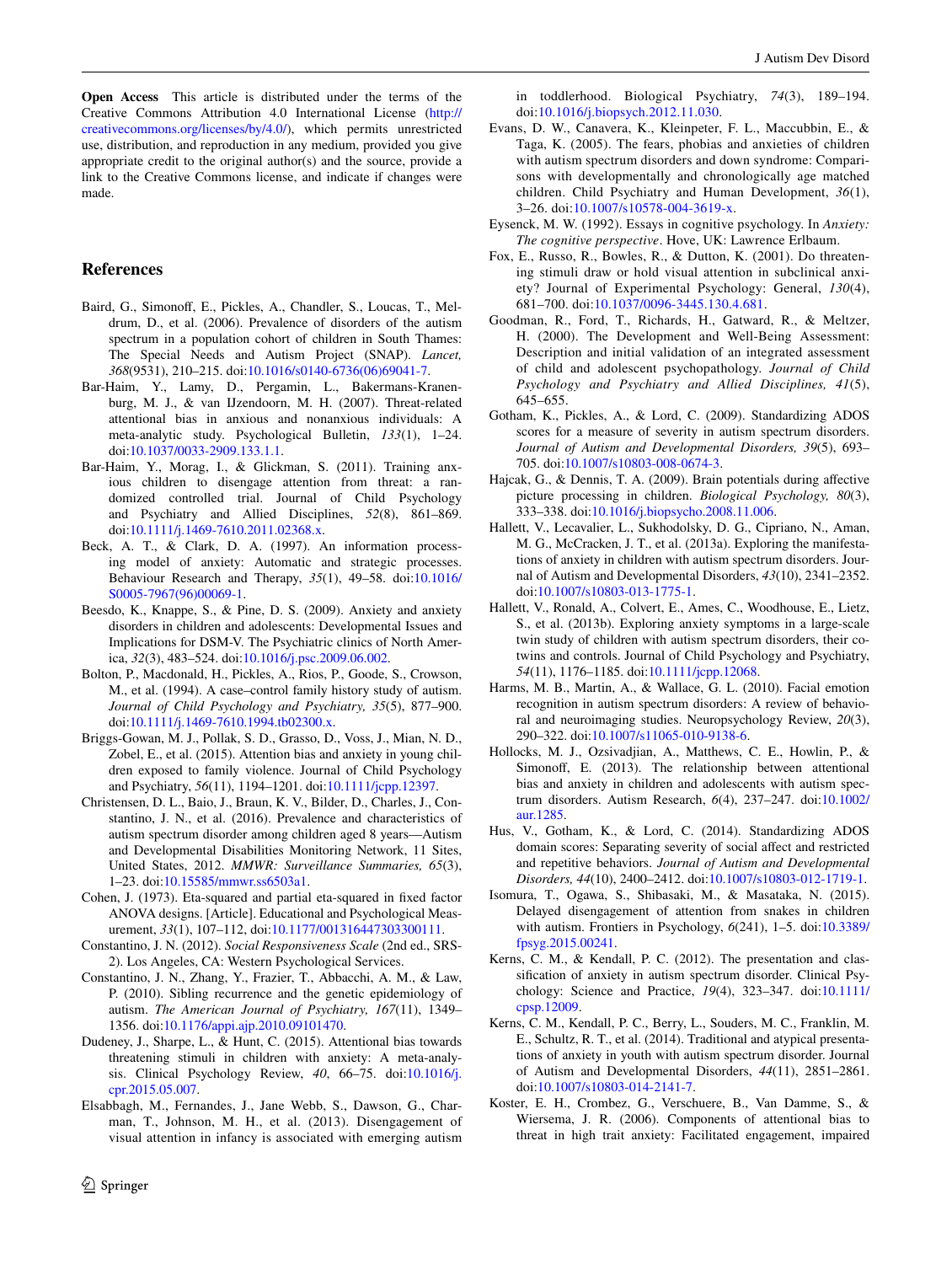disengagement, and attentional avoidance. Behaviour Research and Therapy, *44*(12), 1757–1771. doi:[10.1016/j.](http://dx.doi.org/10.1016/j.brat.2005.12.011) [brat.2005.12.011.](http://dx.doi.org/10.1016/j.brat.2005.12.011)

- <span id="page-13-26"></span>Koster, E. H., Verschuere, B., Crombez, G., & Van Damme, S. (2005). Time-course of attention for threatening pictures in high and low trait anxiety. *Behaviour Research and Therapy, 43*(8), 1087–1098. doi:[10.1016/j.brat.2004.08.004](http://dx.doi.org/10.1016/j.brat.2004.08.004).
- <span id="page-13-3"></span>Lainhart, J. E. (2009). Psychiatric problems in individuals with autism, their parents and siblings. *International Review of Psychiatry, 11*(4), 278–298. doi[:10.1080/09540269974177.](http://dx.doi.org/10.1080/09540269974177)
- <span id="page-13-8"></span>Landry, R., & Bryson, S. E. (2004). Impaired disengagement of attention in young children with autism. Journal of Child Psychology and Psychiatry and Allied Disciplines, *45*(6), 1115–1122. doi[:10.1111/j.1469-7610.2004.00304.x](http://dx.doi.org/10.1111/j.1469-7610.2004.00304.x).
- <span id="page-13-22"></span>Lang, P., Bradley, M., & Cuthbert, B. N. (2008). *International Affective Picture System (IAPS): Affective ratings of pictures and instruction manual. Technical Report A-8*. Gainesville, FL: University of Florida.
- <span id="page-13-19"></span>Le Couteur, A., Rutter, M., Lord, C., Rios, P., Robertson, S., Holdgrafer, M., et al. (1989). Autism diagnostic interview: A standardized investigator-based instrument. *Journal of Autism and Developmental Disorders, 19*(3), 363–387. doi:[10.102](http://dx.doi.org/10.1023/A:1005592401947) [3/A:1005592401947](http://dx.doi.org/10.1023/A:1005592401947).
- <span id="page-13-11"></span>LoBue, V., & DeLoache, J. S. (2008). Detecting the snake in the grass: Attention to fear-relevant stimuli by adults and young children. Psychological Science, *19*(3), 284–289.
- <span id="page-13-18"></span>Lord, C., Rutter, M., DiLavore, P. C., Risi, S., Gotham, K., & Bishop, S. L. (2012). *Autism Diagnostic Observation Schedule: ADOS-2*. Los Angeles, CA: Western Psychological Services.
- <span id="page-13-5"></span>MacLeod, C., Mathews, A., & Tata, P. (1986). Attentional bias in emotional disorders. *Journal of Abnormal Psychology, 95*(1), 15–20.
- <span id="page-13-13"></span>Mayes, S. D., Calhoun, S. L., Aggarwal, R., Baker, C., Mathapati, S., Molitoris, S., et al. (2013). Unusual fears in children with autism. Research in Autism Spectrum Disorders, *7*(1), 151–158. doi[:10.1016/j.rasd.2012.08.002.](http://dx.doi.org/10.1016/j.rasd.2012.08.002)
- <span id="page-13-10"></span>May, T., Cornish, K., & Rinehart, N. J. (2015). Mechanisms of anxiety related attentional biases in children with autism spectrum disorder. *Journal of Autism and Developmental Disorders, 45*(10), 3339–3350. doi:[10.1007/s10803-015-2500-z](http://dx.doi.org/10.1007/s10803-015-2500-z).
- <span id="page-13-28"></span>Mazefsky, C. A., Borue, X., Day, T. N., & Minshew, N. J. (2014). Emotion regulation patterns in adolescents with high-functioning autism spectrum disorder: comparison to typically developing adolescents and association with psychiatric symptoms. Autism Research, *7*(3), 344–354. doi:[10.1002/aur.1366](http://dx.doi.org/10.1002/aur.1366).
- <span id="page-13-15"></span>Mazefsky, C. A., Kao, J., & Oswald, D. P. (2011). Preliminary evidence suggesting caution in the use of psychiatric self-report measures with adolescents with high-functioning autism spectrum disorders. Research in Autism Spectrum Disorders, *5*(1), 164–174. doi[:10.1016/j.rasd.2010.03.006.](http://dx.doi.org/10.1016/j.rasd.2010.03.006)
- <span id="page-13-24"></span>McLean, C. P., Asnaani, A., Litz, B. T., & Hofmann, S. G. (2011). Gender differences in anxiety disorders: Prevalence, course of illness, comorbidity and burden of illness. Journal of Psychiatric Research, *45*(8), 1027–1035. doi:[10.1016/j.](http://dx.doi.org/10.1016/j.jpsychires.2011.03.006) [jpsychires.2011.03.006.](http://dx.doi.org/10.1016/j.jpsychires.2011.03.006)
- <span id="page-13-23"></span>McManis, M. H., Bradley, M. M., Berg, W. K., Cuthbert, B. N., & Lang, P. J. (2001). Emotional reactions in children: Verbal, physiological, and behavioral responses to affective pictures. *Psychophysiology, 38*(2), 222–231. doi:[10.1111/1469-8986.3820222](http://dx.doi.org/10.1111/1469-8986.3820222).
- <span id="page-13-0"></span>Messinger, D., Young, G. S., Ozonoff, S., Dobkins, K., Carter, A., Zwaigenbaum, L., et al. (2013). Beyond autism: A baby siblings research consortium study of high-risk children at three years of age. *Journal of the American Academy of Child and Adolescent Psychiatry, 52*(3), 300–308. doi[:10.1016/j.jaac.2012.12.011](http://dx.doi.org/10.1016/j.jaac.2012.12.011).
- <span id="page-13-1"></span>Messinger, D. S., Young, G. S., Webb, S. J., Ozonoff, S., Bryson, S. E., Carter, A., et al. (2015). Early sex differences

are not autism-specific: A Baby Siblings Research Consortium (BSRC) study. *Molecular Autism, 6*, 32. doi[:10.1186/](http://dx.doi.org/10.1186/s13229-015-0027-y) [s13229-015-0027-y.](http://dx.doi.org/10.1186/s13229-015-0027-y)

- <span id="page-13-9"></span>Mian, N. D., Carter, A. S., Pine, D. S., Wakschlag, L. S., & Briggs-Gowan, M. J. (2015). Development of a novel observational measure for anxiety in young children: The Anxiety Dimensional Observation Scale. Journal of Child Psychology and Psychiatry and Allied Disciplines, *56*(9), 1017–1025. doi[:10.1111/](http://dx.doi.org/10.1111/jcpp.12407) [jcpp.12407](http://dx.doi.org/10.1111/jcpp.12407).
- <span id="page-13-25"></span>Miller, G. A., & Chapman, J. P. (2001). Misunderstanding analysis of covariance. Journal of Abnormal Psychology, *110*(1), 40–48.
- <span id="page-13-27"></span>Mogg, K., Bradley, B. P., De Bono, J., & Painter, M. (1997). Time course of attentional bias for threat information in non-clinical anxiety. *Behaviour Research and Therapy, 35*(4), 297–303. doi[:10.1016/S0005-7967\(96\)00109-X](http://dx.doi.org/10.1016/S0005-7967(96)00109-X).
- <span id="page-13-6"></span>Mogg, K., & Bradley, B. P. (1999). Some methodological issues in assessing attentional biases for threatening faces in anxiety: A replication study using a modified version of the probe detection task. Behaviour Research and Therapy, *37*(6), 595–604.
- <span id="page-13-17"></span>Mullen, E. M. (1995). Mullen scales of early learning. Circle Pines, MN: American Guidance Service.
- <span id="page-13-20"></span>Nauta, M. H., Scholing, A., Rapee, R. M., Abbott, M., Spence, S. H., & Waters, A. (2004). A parent-report measure of children's anxiety: Psychometric properties and comparison with child-report in a clinic and normal sample. *Behaviour Research and Therapy, 42*(7), 813–839. doi[:10.1016/s0005-7967\(03\)00200-6.](http://dx.doi.org/10.1016/s0005-7967(03)00200-6)
- <span id="page-13-12"></span>Oerlemans, A. M., van der Meer, J. M., van Steijn, D. J., de Ruiter, S. W., de Bruijn, Y. G., de Sonneville, L. M., et al. (2014). Recognition of facial emotion and affective prosody in children with ASD (+ ADHD) and their unaffected siblings. European Child and Adolescent Psychiatry, *23*(5), 257–271. doi[:10.1007/](http://dx.doi.org/10.1007/s00787-013-0446-2) [s00787-013-0446-2](http://dx.doi.org/10.1007/s00787-013-0446-2).
- <span id="page-13-2"></span>Ozonoff, S., Young, G. S., Carter, A., Messinger, D., Yirmiya, N., Zwaigenbaum, L., et al. (2011). Recurrence risk for autism spectrum disorders: A Baby Siblings Research Consortium study [10.1542/peds.2010-2825]. *Pediatrics, 128*(3), e488–e495. doi[:10.1542/peds.2010-2825.](http://dx.doi.org/10.1542/peds.2010-2825)
- <span id="page-13-21"></span>Posner, N., Snyder, C. R., & Davidson, B. J. (1980). Attention and the detection of signals. Journal of Experimental Psychology, *109*(2), 160–174. doi[:10.1080/00335558008248231.](http://dx.doi.org/10.1080/00335558008248231)
- <span id="page-13-29"></span>Rodgers, J., Wigham, S., McConachie, H., Freeston, M., Honey, E., & Parr, J. R. (2016). Development of the anxiety scale for children with autism spectrum disorder (ASC-ASD). Autism Research. doi[:10.1002/aur.0.1603](http://dx.doi.org/10.1002/aur.0.1603).
- <span id="page-13-16"></span>Rutter, M., Bailey, A., & Lord, C. (2003). *The Social Communication Questionnaire: Manual*. Los Angeles, CA: Western Psychological Services.
- <span id="page-13-7"></span>Salemink, E., van den Hout, M. A., & Kindt, M. (2007). Selective attention and threat: quick orienting versus slow disengagement and two versions of the dot probe task. Behaviour Research and Therapy, *45*(3), 607–615. doi[:10.1016/j.brat.2006.04.004](http://dx.doi.org/10.1016/j.brat.2006.04.004).
- <span id="page-13-4"></span>Schwichtenberg, A. J., Young, G. S., Hutman, T., Iosif, A. M., Sigman, M., Rogers, S. J., et al. (2013). Behavior and sleep problems in children with a family history of autism. *Autism Research, 6*(3), 169–176. doi[:10.1002/aur.1278.](http://dx.doi.org/10.1002/aur.1278)
- <span id="page-13-30"></span>Shechner, T., Rimon-Chakir, A., Britton, J. C., Lotan, D., Apter, A., Bliese, P. D., et al. (2014). Attention bias modification treatment augmenting effects on cognitive behavioral therapy in children aith anxiety: Randomized controlled trial. *Journal of the American Academy of Child and Adolescent Psychiatry, 53*(1), 61–71. doi[:10.1016/j.jaac.2013.09.016](http://dx.doi.org/10.1016/j.jaac.2013.09.016).
- <span id="page-13-14"></span>Shephard, E., Milosavljevic, B., Pasco, G., Jones, E. J., Gliga, T., Happe, F., Johnson, M.H., Charman, T., & The BASIS team (2016). Mid-childhood outcomes of infant siblings at familial high-risk of autism spectrum disorder. *Autism Research*. doi[:10.1002/aur.1733.](http://dx.doi.org/10.1002/aur.1733)